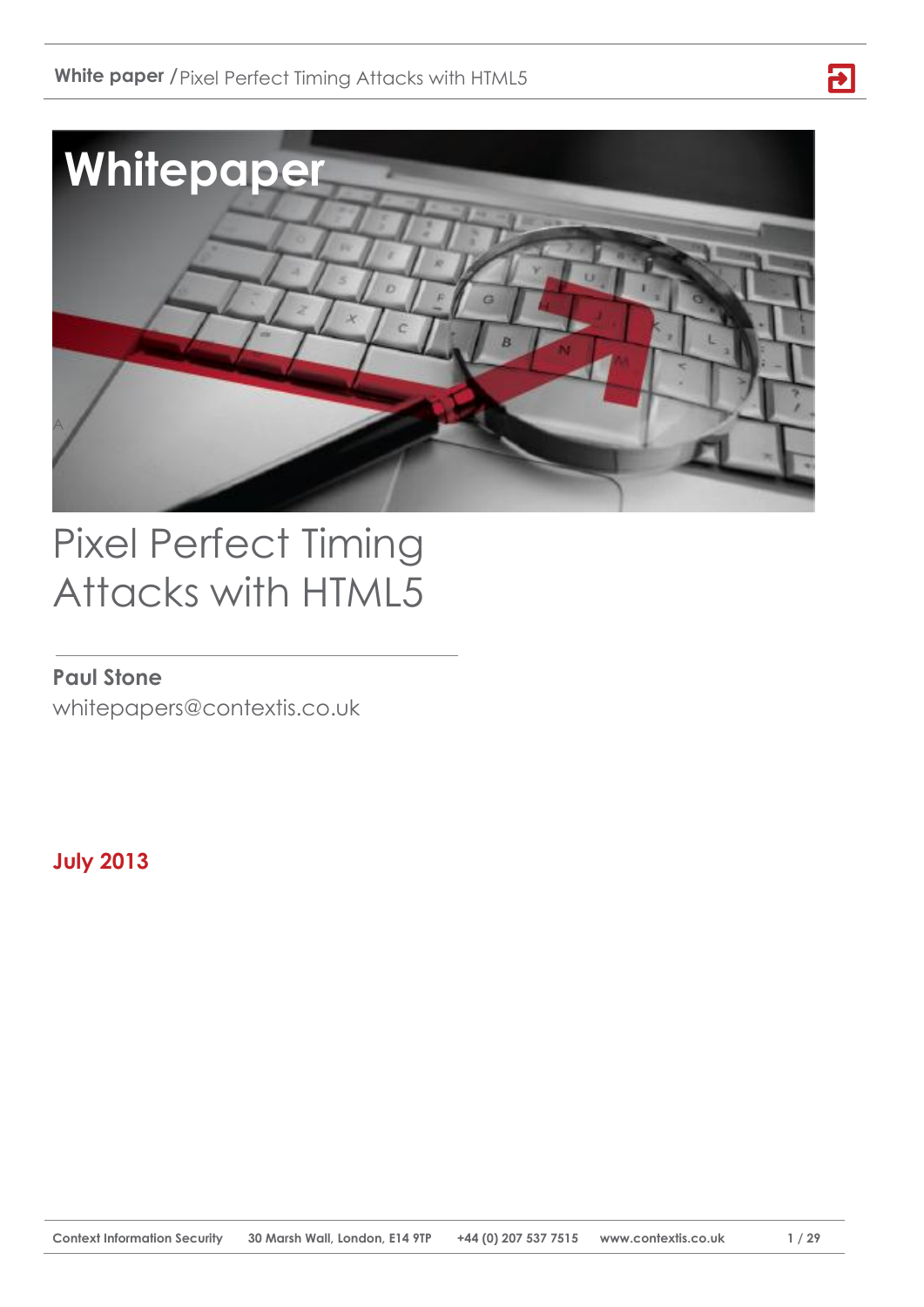# **Contents**

| <b>Abstract</b>                                          | 3  |
|----------------------------------------------------------|----|
| Thinking in Frames - using requestAnimationFrame to time |    |
| <b>browser operations</b>                                | 4  |
| requestAnimationFrame and Timing Attacks                 | 5  |
| Rendering Links and Redraw Events                        | 6  |
| Detecting Redraw Events                                  | 7  |
| Calibration                                              | 10 |
| Results and Practicality                                 | 11 |
| Visibility                                               | 11 |
| Speed                                                    | 11 |
| Reliability                                              | 12 |
| <b>CSS, SVG and Filters</b>                              | 13 |
| Timing Attacks with SVG Filters                          | 14 |
| Timing the speed of SVG filters                          | 16 |
| History Sniffing with SVG Filters                        | 17 |
| <b>Reading Pixels</b>                                    | 19 |
| Reading Text with Pixel Perfect OCR                      | 21 |
| <b>Conclusion</b>                                        | 24 |
| <b>Security Bug Reports and Disclosure</b>               | 25 |
| <b>About Context</b>                                     | 26 |
| <b>Works Cited</b>                                       | 27 |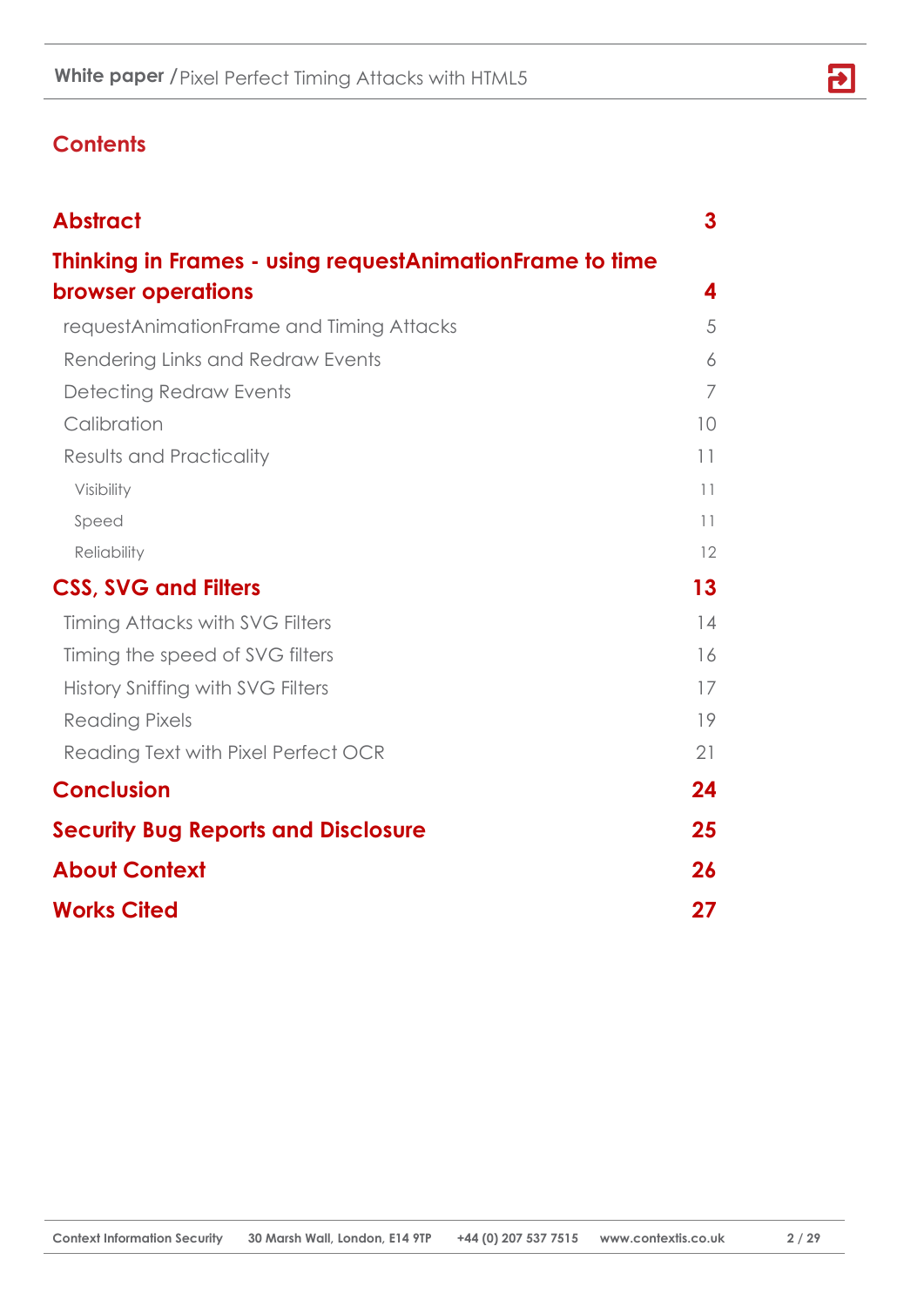# <span id="page-2-0"></span>**Abstract**

This paper describes a number of timing attack techniques that can be used by a malicious web page to steal sensitive data from a browser, breaking cross-origin restrictions. The new requestAnimationFrame API can be used to time browser rendering operations and infer sensitive data based on timing data. The first technique allows the browser history to be sniffed by detecting redraw events. The second part of the paper shows how SVG filters are vulnerable to a timing attack that can be used to read pixel values from a web page. This allows pixels from cross-origin iframes to be read using an OCR-style technique to obtain sensitive data from websites.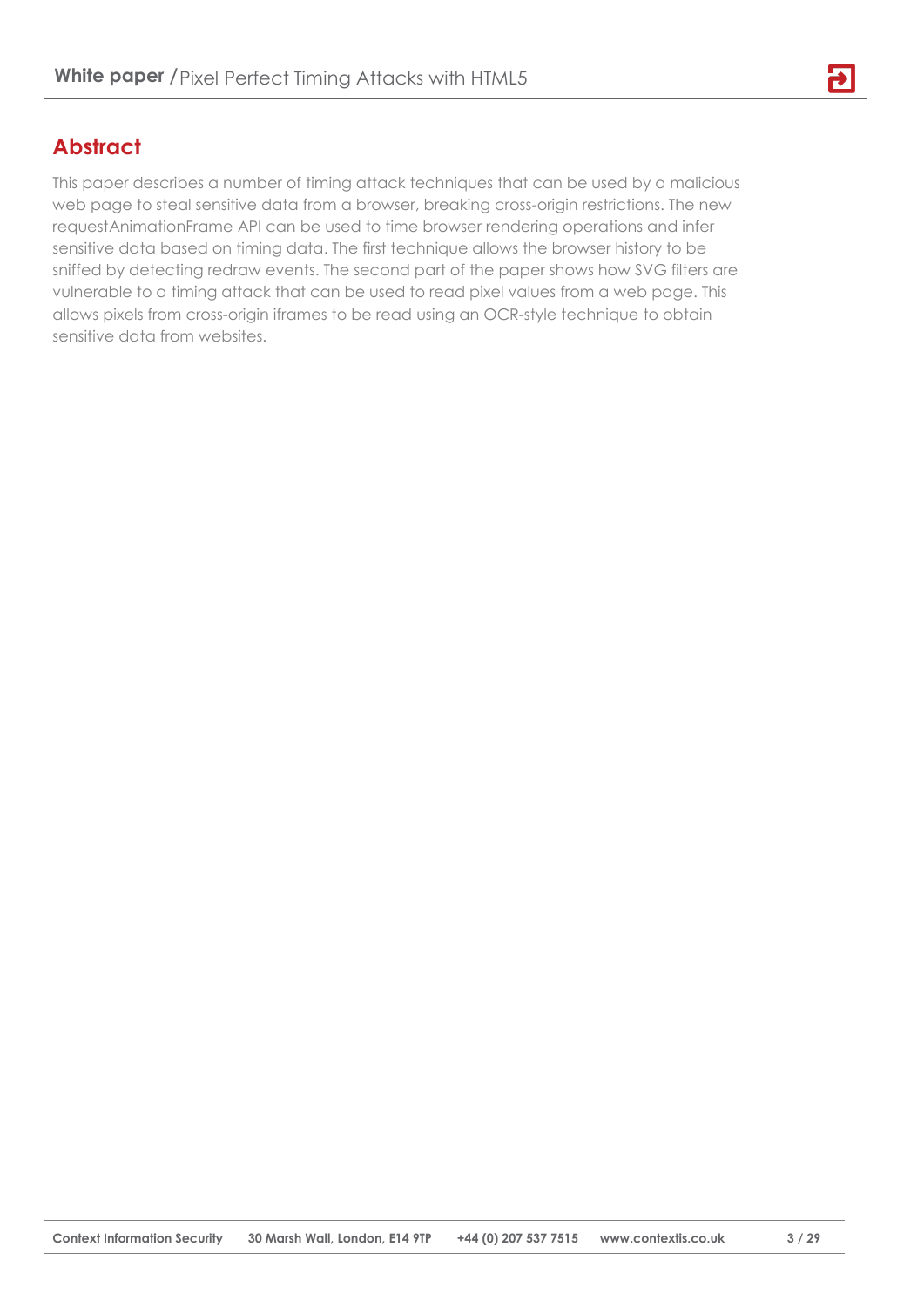# <span id="page-3-0"></span>**Thinking in Frames - using requestAnimationFrame to time browser operations**

The requestAnimationFrame JavaScript API is a recent addition to browsers and was designed to allow web pages to create smooth animations. requestAnimationFrame takes a single parameter, a function that will be called back just before the next frame is painted to screen [1]. The callback function will be passed a timestamp parameter that tells it when it was called.

var handle = window.requestAnimationFrame(callback);

The callback mechanism provides a way for developers to perform necessary tasks between animation frames. Within each frame of animation on a web page, a number of tasks may be carried out by the browser. These include executing JavaScript code, calculating the position of new and updated elements (known as layout or reflow) and drawing elements to screen. Each of these tasks may take a variable amount of time. For example, if the JavaScript code inserts a large number of new elements into a page, then the layout step may take a long time. If an element has complex styles applied to it, such as shadow or transparency then the painting step may take more time than simple operations such as moving an element across the screen.

The diagram on the right represents two consecutive frames of animation in which the page layout is adjusted. The timestamp passed to the requestAnimationFrame callback can be used to calculate t1 and t2, the amount of time taken for both frames.

If called repeatedly, requestAnimationFrame will aim to paint up to 60 frames per second (i.e. every 16 milliseconds) and will schedule the callback function accordingly. If the total time taken by the code execution, layout and painting steps is longer than 16ms, then the next frame will be delayed until these tasks have completed. This delay will be measurable by requestAnimationFrame, allowing the frame rate to be measured.

**Figure 1 An example call to requestAnimationFrame** 



**Figure 2** - **Browser rendering phases**

The following code shows how requestAnimationFrame can be used to calculate the 'frame rate' of a web page, by calculating the time elapsed between each frame.

**Context Information Security 30 Marsh Wall, London, E14 9TP +44 (0) 207 537 7515 www.contextis.co.uk 4 / 29**

```
var lastTime = 0;
function loop(time) {
   var delay = time – lastTime;
   var fps = 1000/delay;
   console.log(delay + ' ms' fps);
   updateAnimation();
   requestAnimationFrame(loop);
   lastTime = time;
}
requestAnimationFrame(loop);
```
**Figure 3**

**Measuring frame rate with requestAnimationFrame**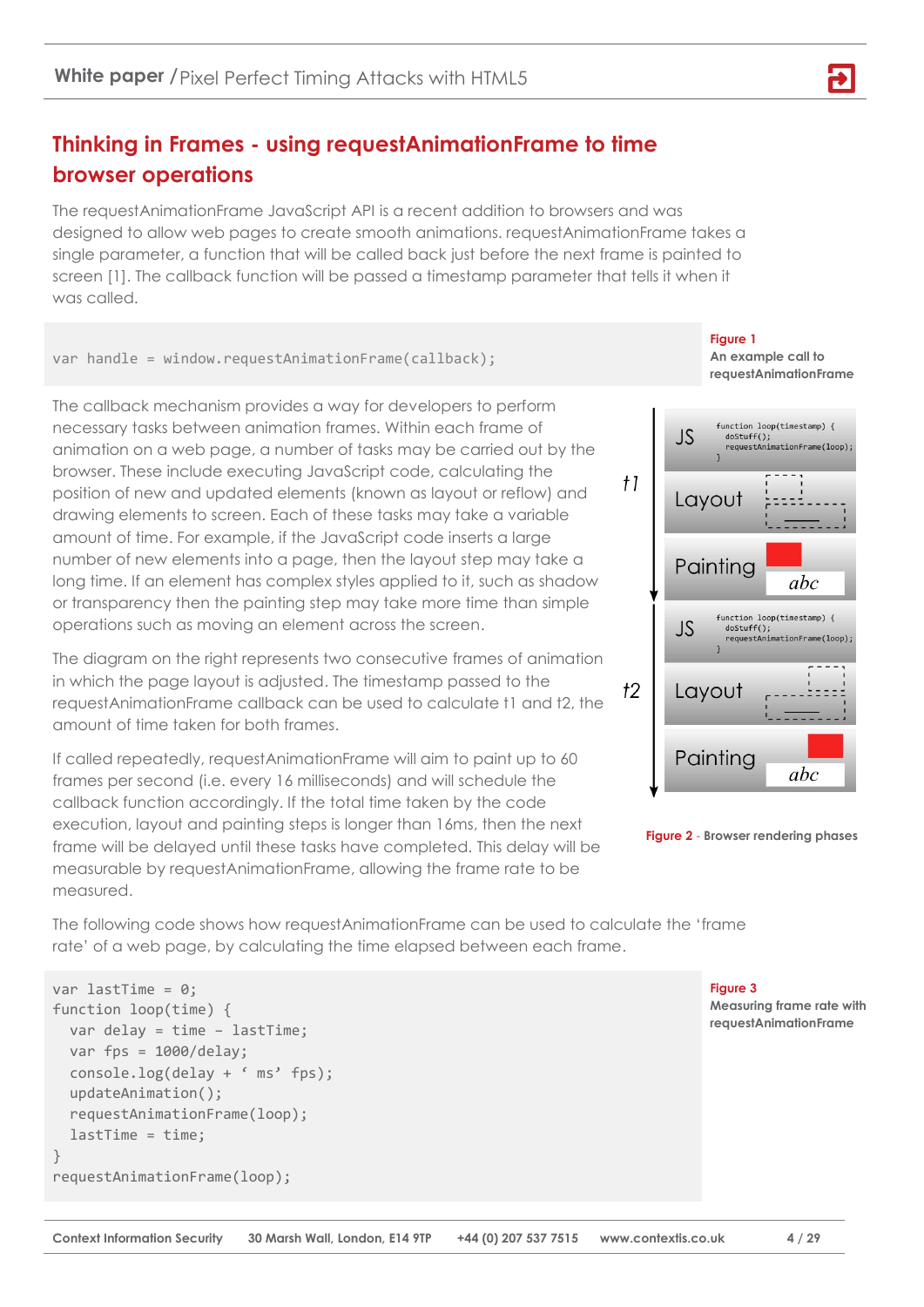# <span id="page-4-0"></span>**requestAnimationFrame and Timing Attacks**

By synchronising JavaScript code execution with the browser's layout and rendering routines, requestAnimationFrame allows a web page to measure browser performance in a way that was previously difficult. In order for timing attacks to be viable certain criteria must be met by the browser function under consideration. Specifically, these criteria are:

- i) can be triggered from JavaScript
- ii) must take place during the layout or painting steps
- iii) should process sensitive data that is not directly readable by JavaScript
- iv) must take a variable amount of time depending on the data it is provided

Any browser operation that satisfies these criteria may be susceptible to a timing attack that could reveal sensitive information stored in a malicious web page.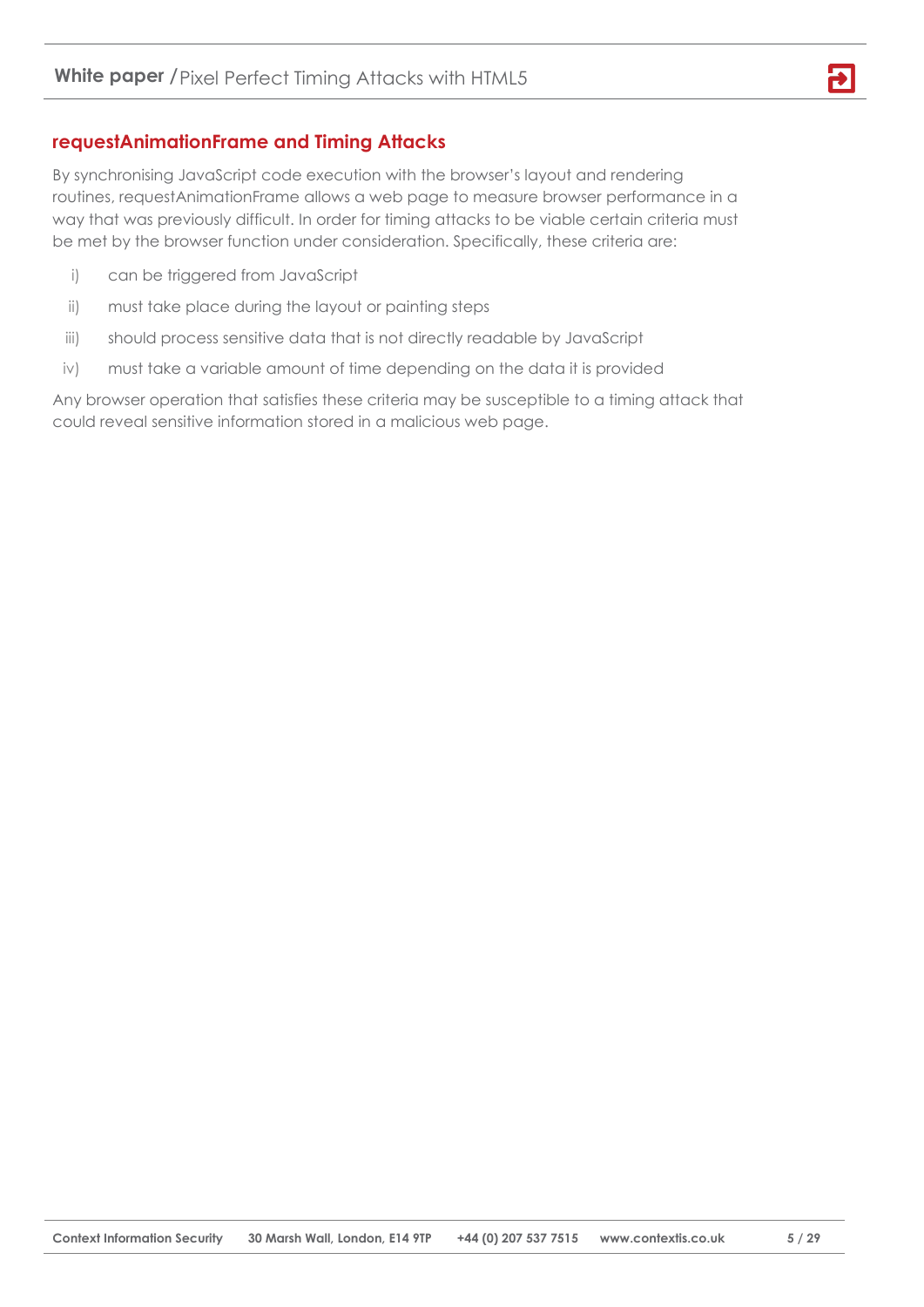# **Browser History Sniffing**

In the past it was possible to abuse a number of features in CSS and JavaScript to determine whether a given URL had been previously visited by a user. For example, the getComputedStyle function could be used to check the colour of a link, making it trivial for a webpage to distinguish between a visited and unvisited link. By checking a large number of URLs, a malicious website could 'sniff' a user's browsing history and build a list of previously visited websites.

These techniques were shown to be very effective, enabling a malicious site to check thousands of URLs per second to see if a user had visited them [2]. Far from being theoretical, research showed that the technique was being actively abused by number of websites to sniff the browsing history of their users [3].

In 2010 David Baron published a proposal for preventing such attacks [4], by restricting the styles that can be applied to visited links in CSS and ensuring that JavaScript API calls that query element styles always behave as if a link is unvisited. These fixes have since been implemented in all major browsers.

Since then, a few techniques have been shown that work around the new restrictions. These work by styling links in clever ways, such as CAPTCHAs or game pieces and rely on the user to visually identify visited links by clicking on them [5] [6]. While these can be effective, they require user interaction and can be slow.

In this section we describe a number of new techniques that can automatically sniff browser history and work without user interaction.

# <span id="page-5-0"></span>**Rendering Links and Redraw Events**

When a web page contains one or more links, the browser must determine whether to render each link using the visited or unvisited visual style. Every browser has a database of previously visited URLs (i.e. the browser history) and will perform a lookup in this database to see if each URL has been visited before.

Both Internet Explorer and Firefox perform an asynchronous database lookup for each link. If the database query has not completed before the link is rendered, the browser will first use the 'unvisited' style to render the link. Once the database query has returned, the link will be redrawn if the URL is found to have been previously visited. If this 'redraw' event can be detected by a webpage, then it could tell if the link had been previously visited.

The Chrome web browser appears to perform synchronous database lookups when rendering links. Unlike Firefox and Internet Explorer, Chrome will wait until the database URL lookup has completed before rendering the link on-screen.

Aside from the initial rendering of a link, another time a browser may redraw a link is if its target, i.e. href, is changed to point to a different URL by JavaScript on the web page. Testing showed that this worked as expected in Firefox; changing a link's href would rerender the link if the 'visited' state had changed. This doesn't work in Internet Explorer – once a link has been created, changing its href will never cause the 'visited' state of the link to change.

https://www.facebook.com http://www.google.com http://www.youtube.com https://www.twitter.com https://www.linkedin.com http://www.craigslist.org http://stackoverflow.com http://www.bing.com http://www.bbc.co.uk http://www.microsoft.com http://www.amazon.com http://www.mozilla.org http://www.contextis.co.uk/ http://www.theregister.co.uk http://www.reddit.com http://news.ycombinator.com

**Figure 4 – the default styling of visited and unvisited links. This information should be visible to a user, but not to the web page.**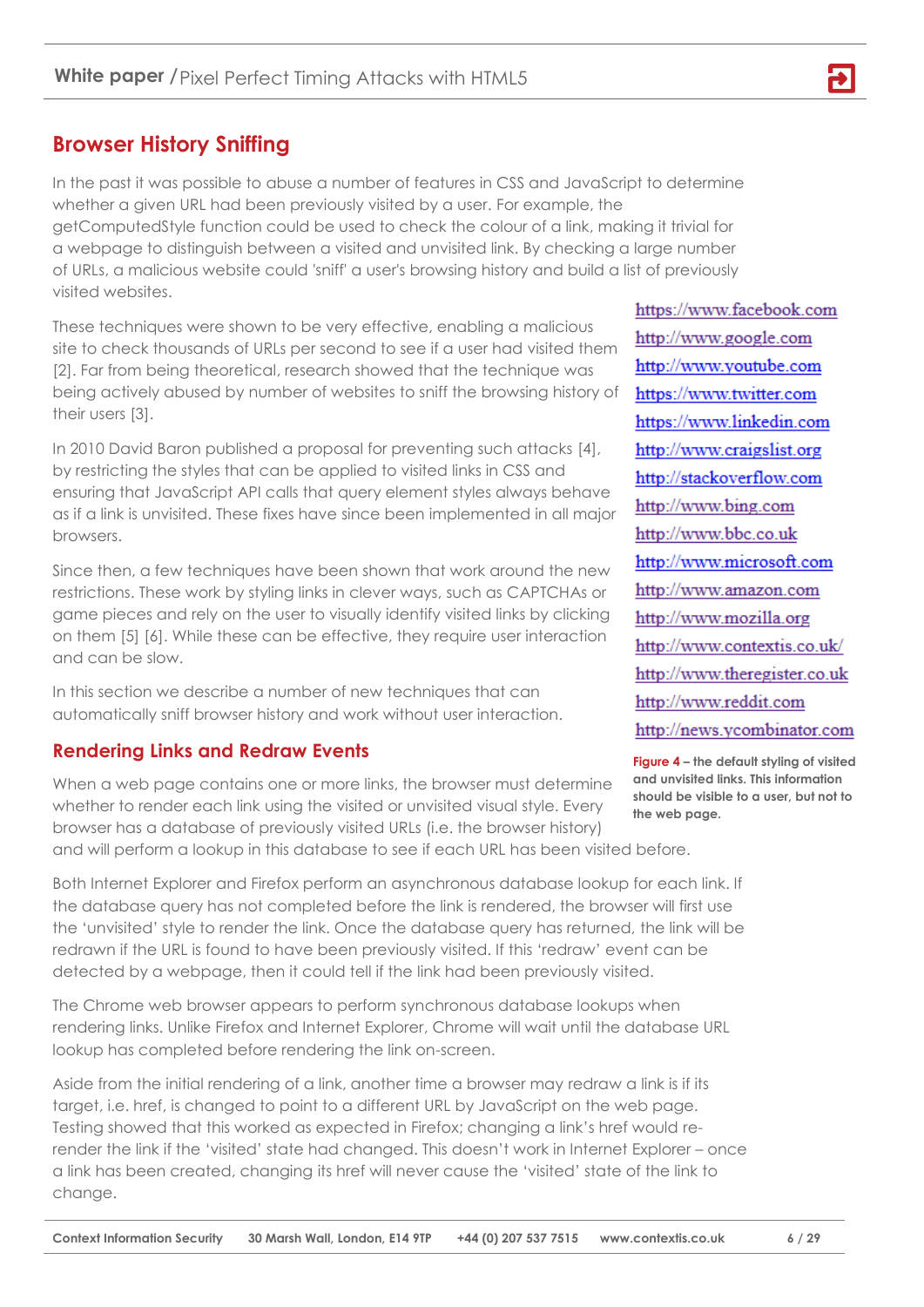In Chrome, changing the href alone did not cause the link to be redrawn. However, by changing the href and then 'touching' but not altering the style of the link element, the browser would repaint the link if the new URL required caused the visited state to change.

```
<a href="http://www.google.com" id="link1">############</a>
```

```
<script>
var el = document.getElementById('link1');
el.href = 'http://www.yahoo.com';
// below lines are required for Chrome to force style update
el.style.color = 'red';
el.style.color = '';
</script>
```
The table below summarises how links are repainted in three major browsers:

| <b>Browser</b>       | <b>Asynchronous URL lookup</b> | Changing href of existing link |
|----------------------|--------------------------------|--------------------------------|
| Chrome 27            |                                |                                |
| Firefox 21           |                                |                                |
| Internet Explorer 10 |                                |                                |

#### **Table 1**

**Figure 5**

**Changing a link href in Chrome and Firefox**

**Events that cause link repainting**

# <span id="page-6-0"></span>**Detecting Redraw Events**

In the past, Firefox allowed a web page to be directly notified of redraw events, via the mozAfterPaint [7]. This event notified a page not only that a paint event had occurred, but which regions had been painted too. mozAfterPaint was however disabled by default due to the possibility of visited information leaking to web pages [8] [9].



#### **Figure 6**

**Animation and Paint events shown in Chrome's web inspector**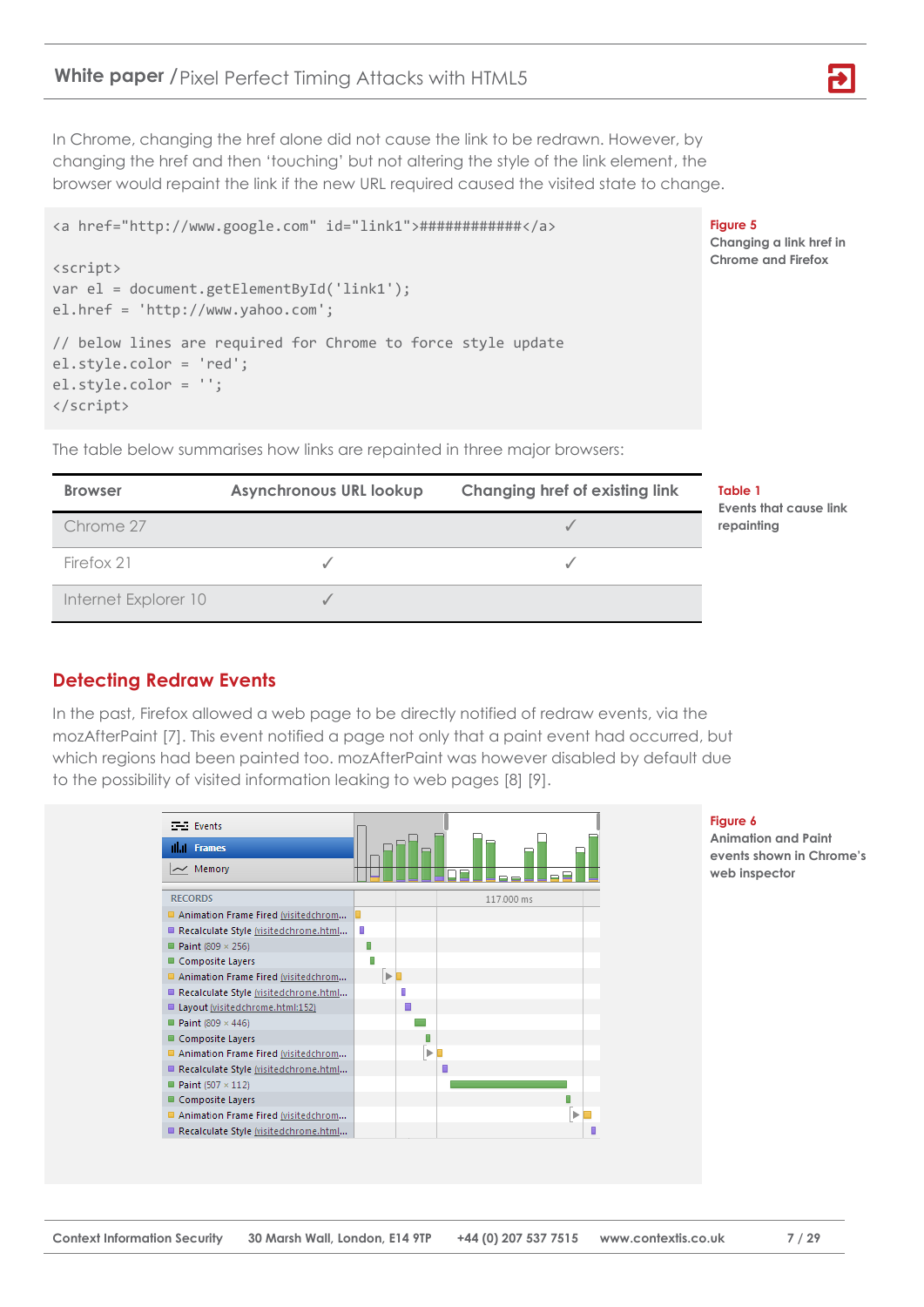By using the requestAnimationFrame API, it is possible to detect when links are repainted. However, today's browsers are highly optimised, with many graphical operations offloaded to the GPU. If a repaint event takes less than 16ms to complete, then the period between callbacks will not change (i.e. the frame rate will not drop below 60fps). We therefore need to find a way to slow down link rendering to make redraws detectable.

The CSS text-shadow property [10] allows various effects to be applied to text on a web page, including drop shadows, glows and embossing. The amount of time to render an element with text-shadow applied is proportional to the value of the blur-radius property. Rendering can be further slowed down by applying multiple shadows to text and increasing the amount of text rendered. Experimentation has shown that this is an effective technique in Chrome, Firefox and Internet Explorer.

The below table compares rendering times of elements with text-shadow applied in different browsers. For the purposes of the test, 50 link elements were drawn, each pointing to the same URL. The test was run on an Intel i5-2520M processor.

| blur-radius | Firefox 21       | <b>Internet Explorer 10</b> | Chrome 27        |
|-------------|------------------|-----------------------------|------------------|
| 5px         | 65ms             | 155ms                       | 35ms             |
| 10px        | 70 <sub>ms</sub> | 170ms                       | 50 <sub>ms</sub> |
| 20px        | 81ms             | 200ms                       | 66ms             |
| 30px        | 102ms            | 260 <sub>ms</sub>           | 83 <sub>ms</sub> |
| 40px        | 120ms            | 310 <sub>ms</sub>           | 110ms            |

#### **Table 2**

**Timings of redraw events for links with text-shadow applied**



#### **Figure 7**

**Graph showing redraw times for various blurradius values**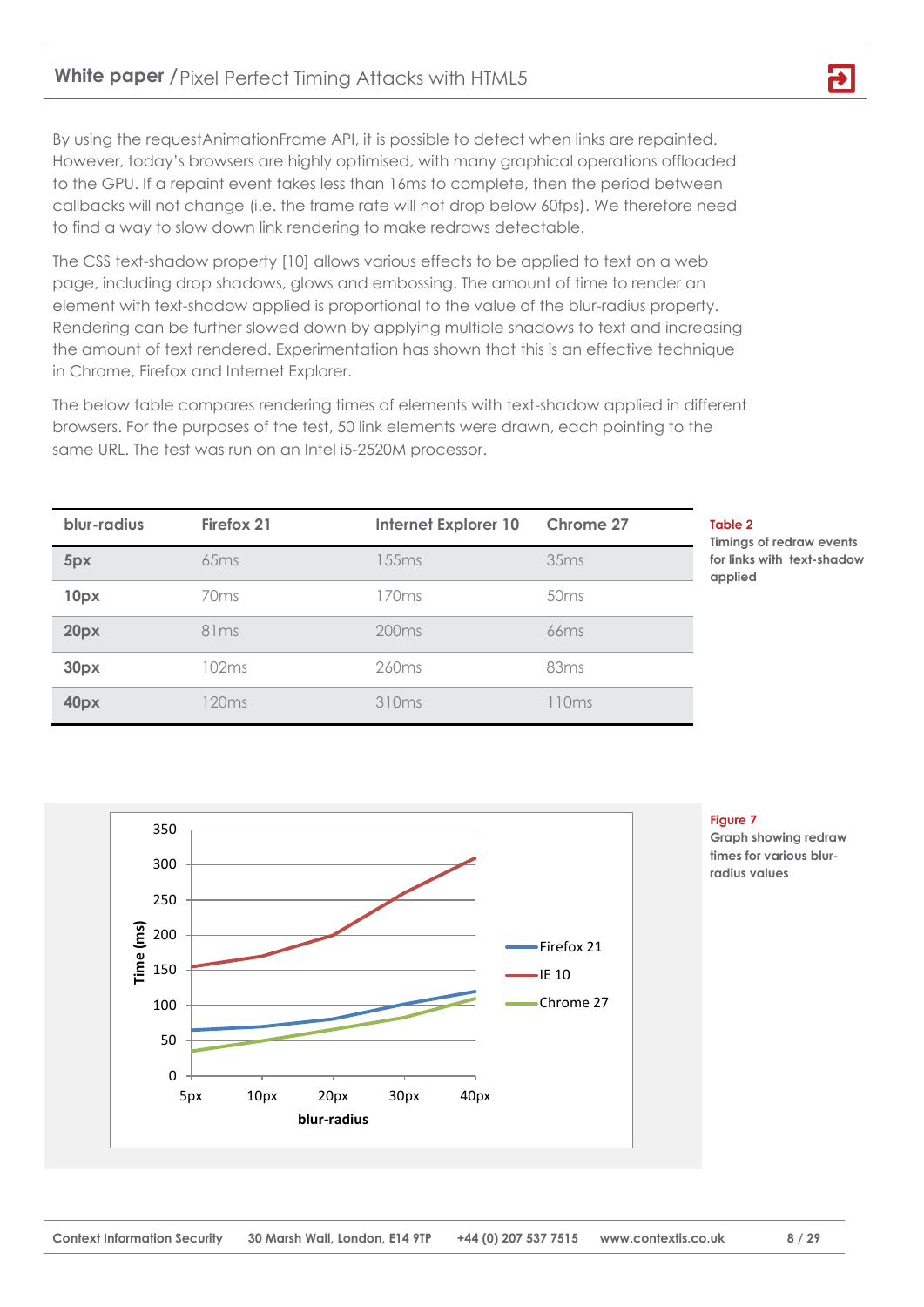By applying our knowledge of how link repaints occur in Firefox and Internet Explorer, the following steps can be used to detect visited links:

#### **Method 1 - Asynchronous URL Lookup**

- Insert a number of links on page with text-shadow applied, all pointing to same URL
- Time the next N frames using requestAnimationFrame
- Analyse captured frames to determine if redraw occurred

The following screenshot from Internet Explorer shows a demo of the redraw timing technique. For each URL a number of links were inserted onto the page, with text-shadow applied. The numbers show the number of milliseconds that each of the 5 subsequent frames took to draw, according to requestAnimationFrame. The timing of the first frames shows the links being drawn in their 'unvisited' state. The highlighted frames show when the redraws occur for visited links:

| https://www.facebook.com<br>$\sqrt{\frac{http://www.google.com}{http://www.google.com}}$ | 168, 1, 159 0, 6<br>$171, 1, 11, 160$ 0 | <b>Figure 8</b><br>Timing repaints in Internet<br><b>Explorer</b> |
|------------------------------------------------------------------------------------------|-----------------------------------------|-------------------------------------------------------------------|
| http://www.youtube.com                                                                   | 148, 1, 7, 14, 16                       |                                                                   |
| https://www.twitter.com                                                                  | 154, 2, 10, 16, 16                      |                                                                   |

The green ticks show that our demo code has detected a link redraw, indicating that the links have been visited.

The same technique works almost identically in Firefox. This time the first two frames are slow, with a third slow frame indicating a repaint of visited frames.

| √ https://www.facebook.com<br>http://www.google.com<br>http://www.youtube.com | 106, 155, 186 3, 16<br>95, 152, 193, 11, 16<br>93, 143, 15, 26, 7 | <b>Figure 9</b><br><b>Timing repaints in Firefox</b> |
|-------------------------------------------------------------------------------|-------------------------------------------------------------------|------------------------------------------------------|
| https://www.twitter.com                                                       | 126, 150, 8, 16, 16                                               |                                                      |

In Chrome, the links are not repainted after they are initially drawn, as shown by the same demo running in that browser. The first frame after links are inserted takes the same amount of time regardless of whether a link is visited.

| https://www.facebook.com | 165, 16, 16, 16, 16 |
|--------------------------|---------------------|
| http://www.google.com    | 167, 16, 16, 16, 18 |
| http://www.youtube.com   | 165, 16, 16, 16, 16 |
| https://www.twitter.com  | 168, 16, 17, 15, 16 |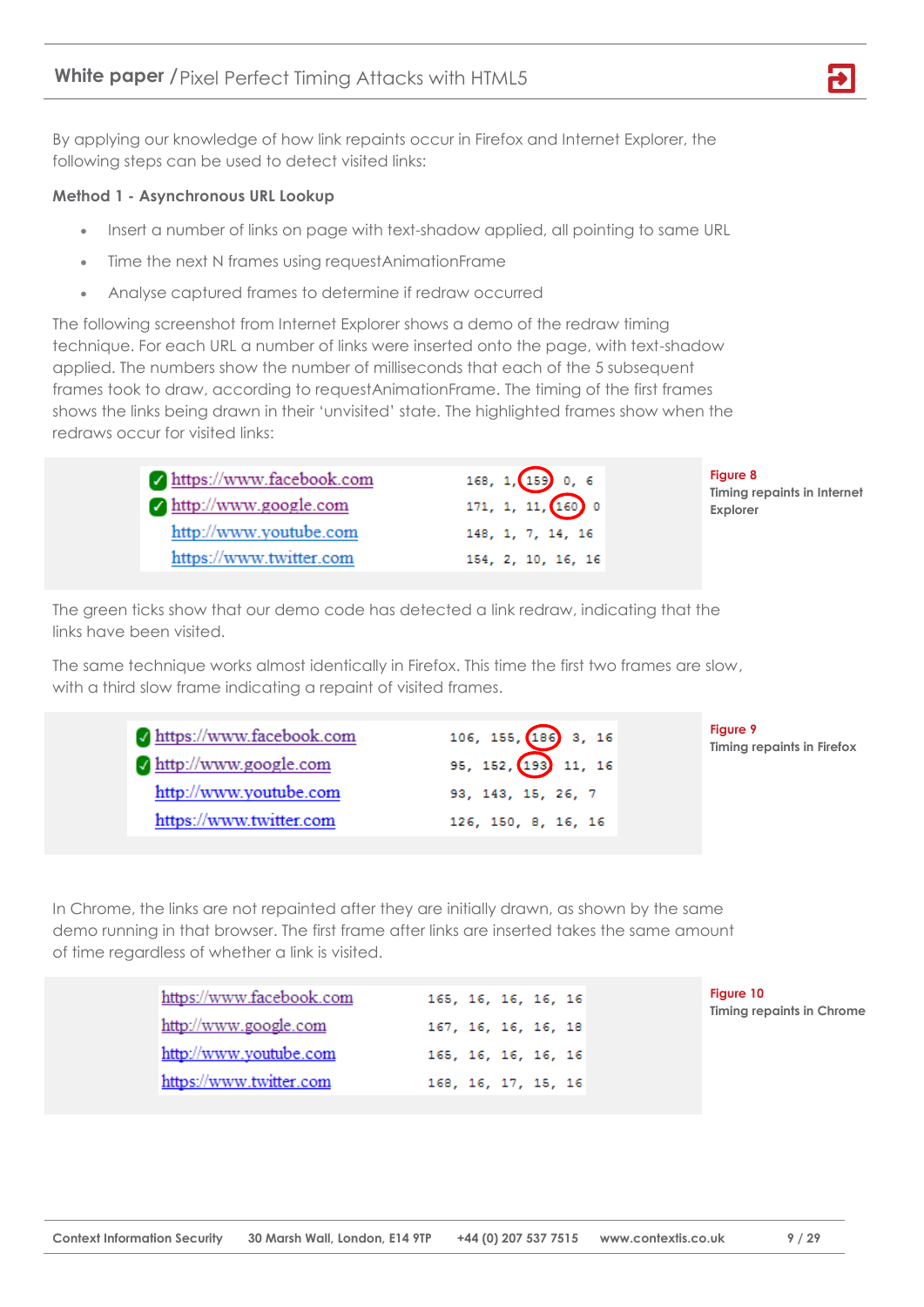The algorithm can be modified however to take advantage of the behaviour in Chrome when a link is target is changed:

#### **Method 2 - Changing Link Target**

- Place a number of link elements on the web page, pointing to a known-unvisited URL
- Update the links to point to the URL to be tested.
- Time the next frame using requestAnimationFrame

Because history lookups are not asynchronous in Chrome only a single frame needs to be timed with requestAnimationFrame. The repaint will occur immediately after the link is changed if the new URL is visited.

# <span id="page-9-0"></span>**Calibration**

The timing of the redraws will differ depending on the speed of the hardware on which the browser is running. To allow the same history sniffing code to run on different hardware with good results, a calibration step must first be done. In this step, the code attempts to find suitable values for the following variables:

- A blur-radius value for the text-shadow property (B)
- The number of links to draw (N)

The aim is to find values that cause the link painting to be slow enough to time with requestAnimationFrame, but quick enough to allow a large number of links to be checked.

The following algorithm can be used in Chrome. Firefox and IE would require slightly more complex steps due to the asynchronous database lookups in those browsers.

#### **Method 3 – Calibrating text-shadow**

- Start with small values for B and N (e.g. a 10px blur and 20 links)
- Time 10 frames with links that are visited
- Time 10 frames with unvisited links
- If the average timing difference between the visited and unvisited frames is under a certain threshold (e.g. 50ms) increase B and N, then repeat calibration
- Once the desired timing has been reached, calibration is complete.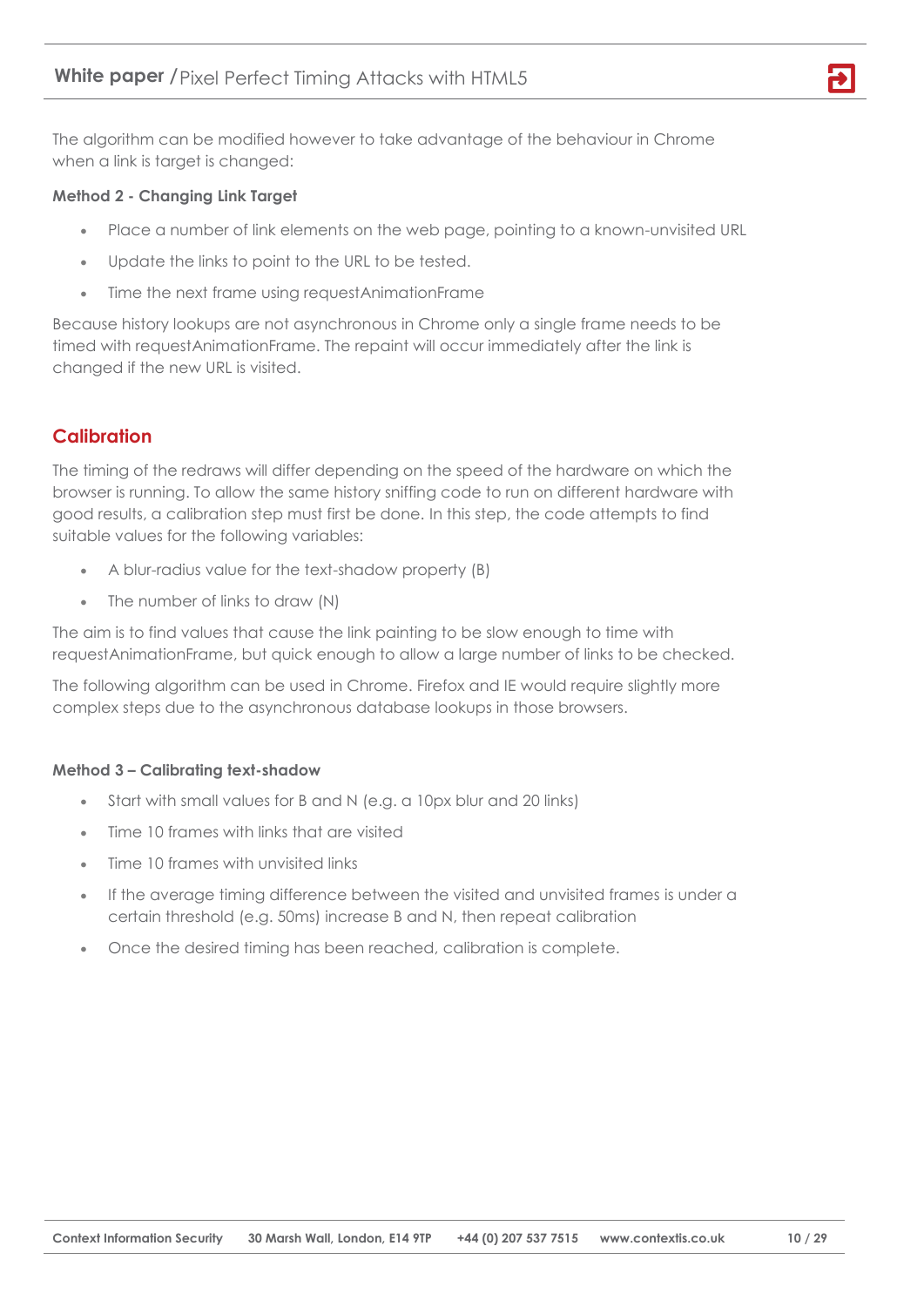The following screenshot shows the results of the calibration steps in the demo code in Chrome:

| text-shadow: 0 0 50px<br>Links: 20<br>Link Length: 8                                | Figure 11<br><b>Results of automatic</b><br>calibration in Chrome |
|-------------------------------------------------------------------------------------|-------------------------------------------------------------------|
| ,,,,,,,,,,,,,,,,,,,,,,,,,,<br><b>Hilderman</b><br>*##### ########                   |                                                                   |
| <b>URL</b><br>Times (ms)                                                            |                                                                   |
| http://localhost/csstests/visitedchrome.html 65, 67, 65, 67, 68, 65, 65, 67, 64, 65 |                                                                   |
| http://notvisited73923443.foo<br>19, 14, 16, 16, 17, 16, 16, 16, 16, 16             |                                                                   |

# <span id="page-10-0"></span>**Results and Practicality**

#### <span id="page-10-1"></span>**Visibility**

A real-world malicious page that wished to perform this history sniffing attack would not want to display the links as shown in the above screenshot. However, actually showing the links is not necessary. CSS Transforms [11] allow web page elements to be scaled and rotated. As transforms are applied after an element has been drawn off-screen, they do not affect the speed that effects such as text-shadow take to apply. The following CSS can be applied to the links used to perform the timing attack, making them effectively invisible.

#link-container { transform-origin: 0 0; transform: scale(0.01) }

#### <span id="page-10-2"></span>**Speed**

The speed of this technique is limited by the maximum frame rate of the browser as we must wait for a frame to be drawn before it can be timed with requestAnimationFrame. In Firefox and Internet Explorer, due to the asynchronous history lookups, we must wait between 3 and 5 frames to see if links are redrawn. This gives a rough limit of between 13 and 20 URL checks per second.

In Chrome, a URL can be tested by every other frame, putting the theoretical limit at 30 URL checks per second. However, each frame in which a visited URL is found will be slower to render, reducing the overall frame rate.

There are a number of optimisations and improvements that could be made to these basic algorithms. One such optimisation is to check a large number of different URLs at once; if a

**Figure 12 Hiding elements with CSS Transforms**

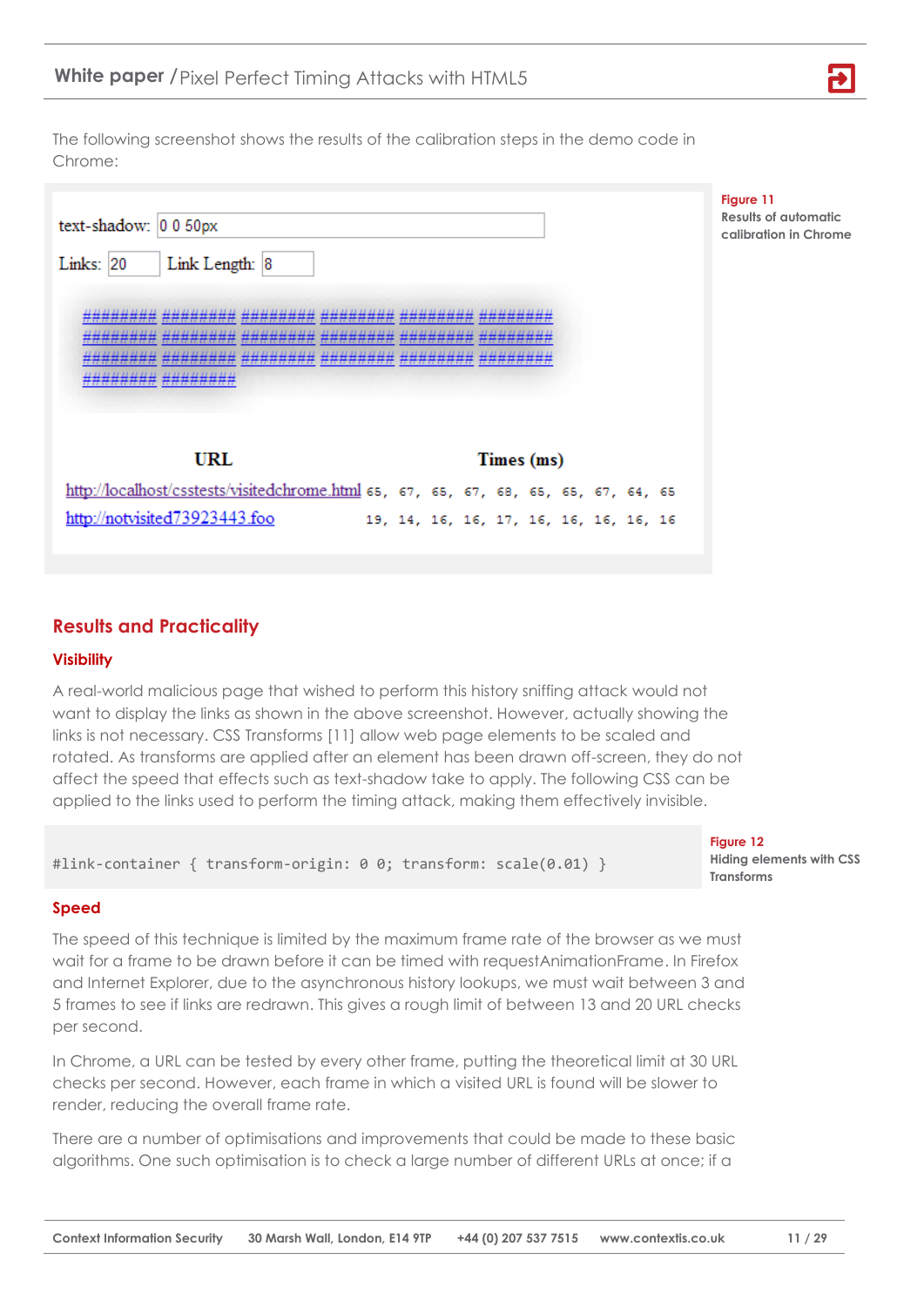redraw is detected then we know that at least one of these URLs is visited. This leads us to the following algorithm:

#### **Method 4 – Binary chop history sniffing**

- Place a large number of different URLs (e.g. 1000) on the page at once
- If a redraw is detected, divide the URLs into two sets
- To each set add dummy unvisited URLs to keep the total number at 1000. This will ensure the timing remains constant.
- Separately test each new set of URLs for redraws. If no redraw is detected, discard the URL set.
- Continue testing, dividing and discarding until unique URLs are found.

This method will work best with a large set of URLs in which only a small portion are actually visited. This technique was implemented in Internet Explorer. A simple test of 1000 URLs with 10 visited links completed in 17 seconds, a speed of 58 URLs tested per second.

#### <span id="page-11-0"></span>**Reliability**

As with any timing attack, the reliability of this exploit is highly dependent on the quality of the gathered timing data. Any background tasks that are running such as other processes or tabs can slow down the rendering of the page performing the timing attack, leading to false positives. A real world attack could use requestAnimationFrame to measure the frame rate of the current web page, to detect when the user's computer has become idle. For example, when a web page is initially loading, the frame rate will drop as network resources are loaded and the page is rendered. When the frame rate stabilises at 60fps, the malicious page could begin the timing attack.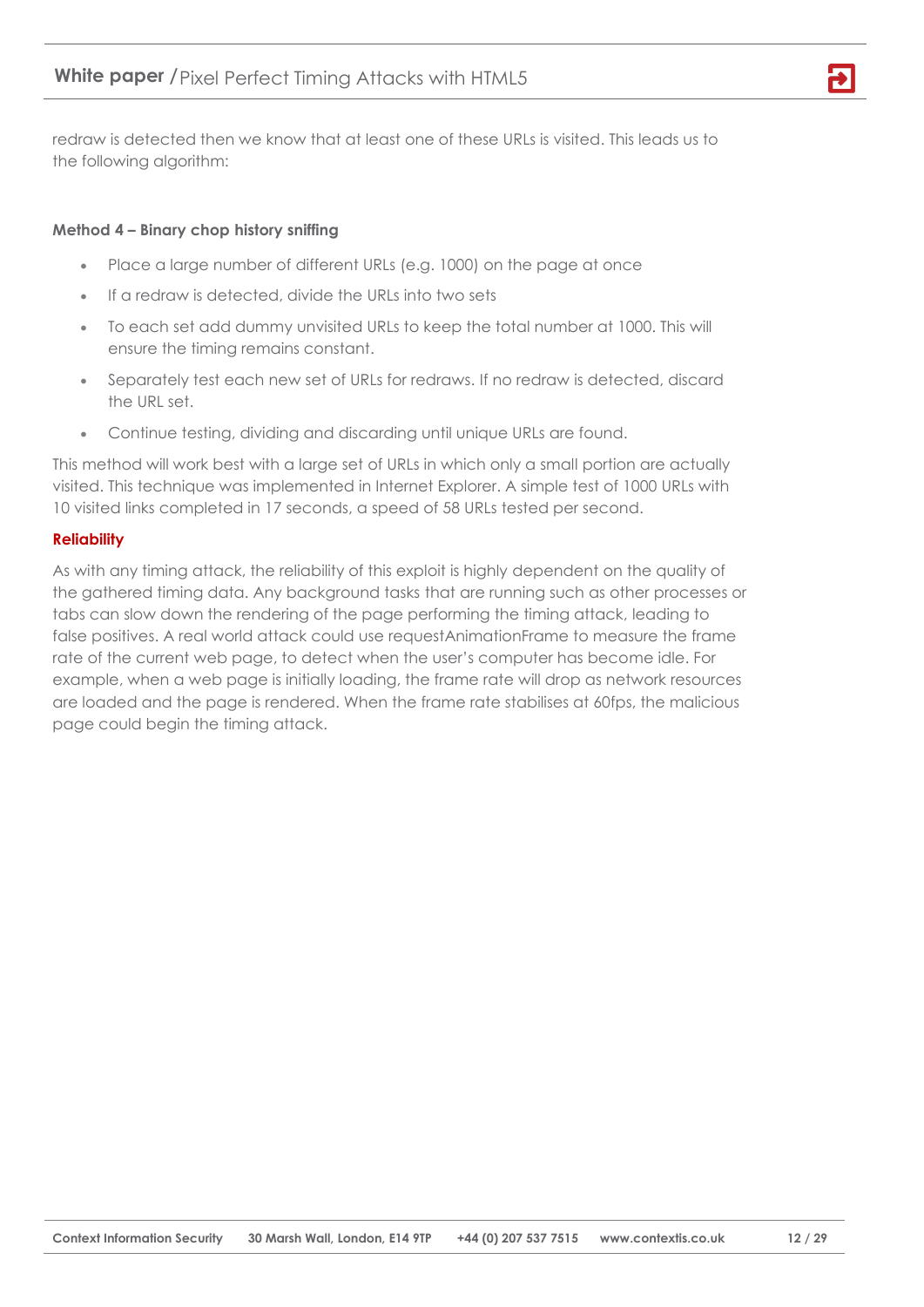# <span id="page-12-0"></span>**CSS, SVG and Filters**

Modern browsers are continually gaining features that allow web pages to create rich interactive graphics. As seen in previously with text-shadow, complex graphics features can be a good place to look for timing vulnerabilities. Filter Effects [12] is a relatively new specification that allows visual effects to be applied to web pages using CSS properties. It is actually a combination of three quite separate features:



SVG Filters originate from an earlier specification [13] that allowed visual effects to be applied to SVG drawings. The Filter Effects specification incorporates SVG Filters and allows them to be applied to any HTML element using CSS. The SVG filter specification defines 16 basic operations (known as filter primitives) including convolution, colour transforms and image composition. Each of these filter primitives has a number of input parameters that can be set, and primitives can be combined to produce more complex effects such as drop shadows and bump mapping [14] [15].

```
<filter id="greyscale">
  <feColorMatrix type="matrix" values="0.3333 0.3333 0.3333 0 0
                                  0.3333 0.3333 9.3333 0 0
                                 0.3333 0.3333 0 0<br>0 0 0 0 1 0"/>
 0 0 0 1 0"/>
</filter>
<style>.f1 { filter: url(#greyscale) }</style>
```

```
<div class="f1"><img src="cat.jpg"> Hello World</div>
```
A number of simple pre-defined filters are also defined by the specification. These allow effects such as greyscale, brightness, contrast and drop shadows to be applied without needing to write out complex SVG filters.

<style>.f2 { filter: grayscale(100%) }</style> <div class="f2"><img src="cat.jpg"> Hello World</div>

The Filter Effects specification also incorporates the GLSL ES-based shader language from WebGL. This allows complex pixel and vertex shaders to be applied to HTML elements via CSS. Timing attacks using WebGL shaders have been demonstrated by Context previously [16] , allowing cross-origin images to be read by a malicious web page. Recent research has showed how a similar technique could be applied to CSS shaders to read cross-origin HTML content [17].

#### **Figure 13**

**Applying a simple SVG filter to an HTML element**

**Figure 14 Pre-defined CSS Filters**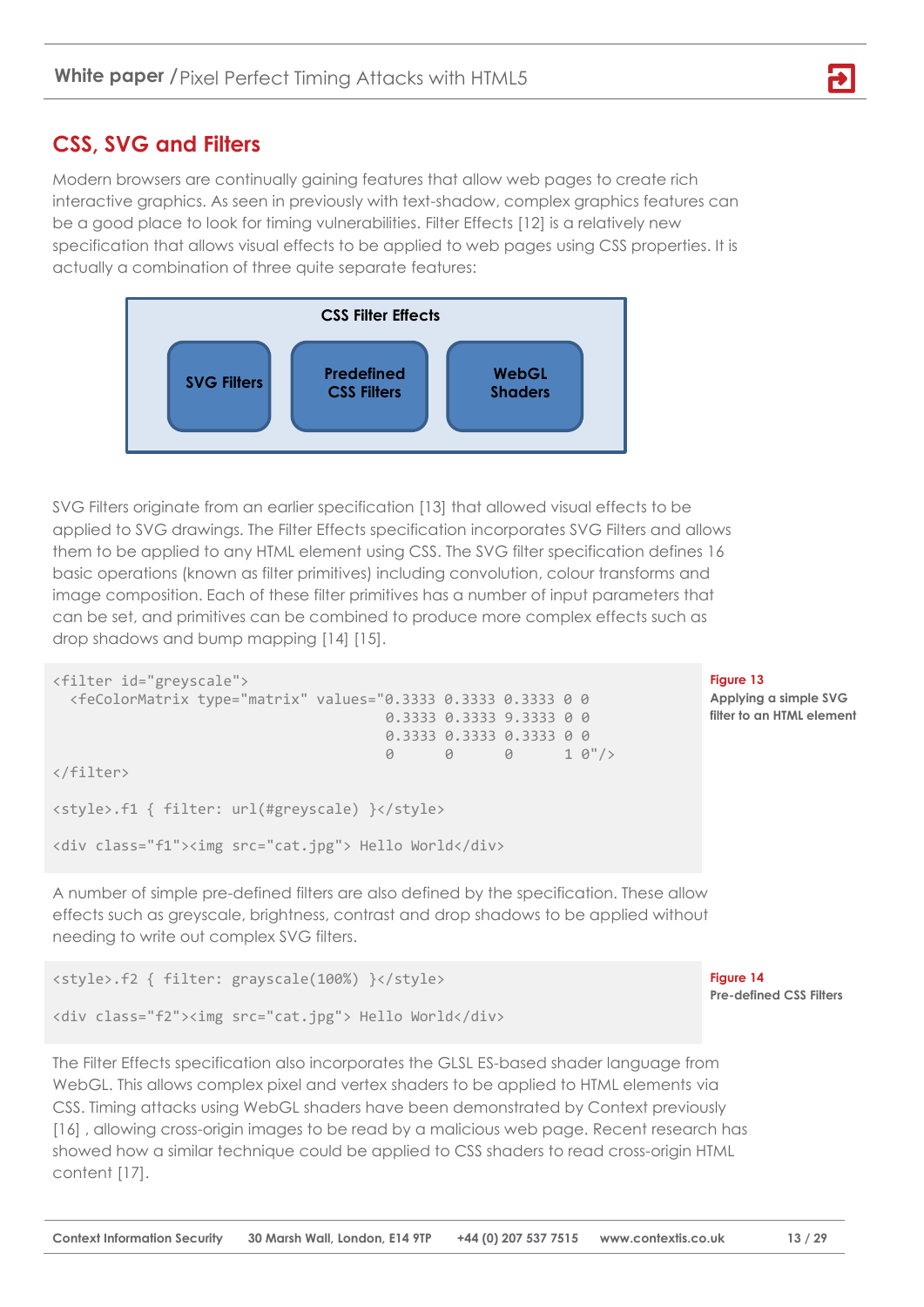Currently no browser ships with CSS shader support enabled by default. SVG Filters are the most widely supported part of the Filter Effects specification, being supported by the latest versions of Firefox, Chrome and Internet Explorer. Therefore SVG filters are a good place to look for timing vulnerabilities.

|             | <b>SVG Filter</b><br>Support | WebGL<br><b>Shader</b><br><b>Filter</b><br>Support | Pre-defined<br><b>CSS Filter</b><br>Support | Can apply<br>filters to link<br>elements? | Can apply<br>filters to any<br><b>HTML</b><br>element? |
|-------------|------------------------------|----------------------------------------------------|---------------------------------------------|-------------------------------------------|--------------------------------------------------------|
| Firefox     | Yes                          | No                                                 | No                                          | Yes                                       | Yes                                                    |
| <b>IE10</b> | Yes                          | No                                                 | No                                          | Yes                                       | No‡                                                    |
| Chrome      | Yes                          | $No*$                                              | Yes                                         | Yes                                       | Yes                                                    |

**Table 3**

**Browser support for the Filter Effects specification**

\* Experimental support can be enabled via chrome://flags

ŧ IE only allows filters can only be applied to SVG content

## <span id="page-13-0"></span>**Timing Attacks with SVG Filters**

 $\overline{a}$ 

Filters are interesting from a security perspective because they can be applied to arbitrary HTML content, including cross-origin iframes and links. Although the latest revision of the Filter Effects specification advises against allowing filters to be applied to cross-origin content, both Firefox and Chrome currently allow it. If an SVG filter (or combination of filters) can be found that take a variable amount of time to apply depending on their input, then a timing attack may be possible.

SVG filters in Internet Explorer are hardware accelerated, and run on the GPU. In Firefox and Chrome filters are implemented C++ code; they run relatively slowly as they don't take currently advantage of the GPU1. To speed up filter rendering a number of software optimisations are used in these browsers. Most software optimisations attempt to speed up common cases but will often perform slowly in less-common edge cases. By studying the Firefox source code, a number of filters were identified that would perform quicker on certain types of image.

One filter of particular interest in Firefox was the morphology filter. This filter supports two operations – erosion and dilation. These are typically used in image processing to make edges and lines thinner or thicker. This is implemented by passing a 'kernel' of a certain size (e.g. 3x3 or 5x5) over each pixel of the input image. In a dilation operation, each pixel will be set to the darkest pixel found in its surrounding kernel. The size of the kernel in the SVG morphology filter can be controlled through the radius parameter (r). In a naïve implementation, an input image of w \* h pixels in size will require x \* h \* r \* r pixels to be scanned in total.

<sup>1</sup> Experimental hardware-accelerated SVG filters are implemented in Chrome. But are turned off by default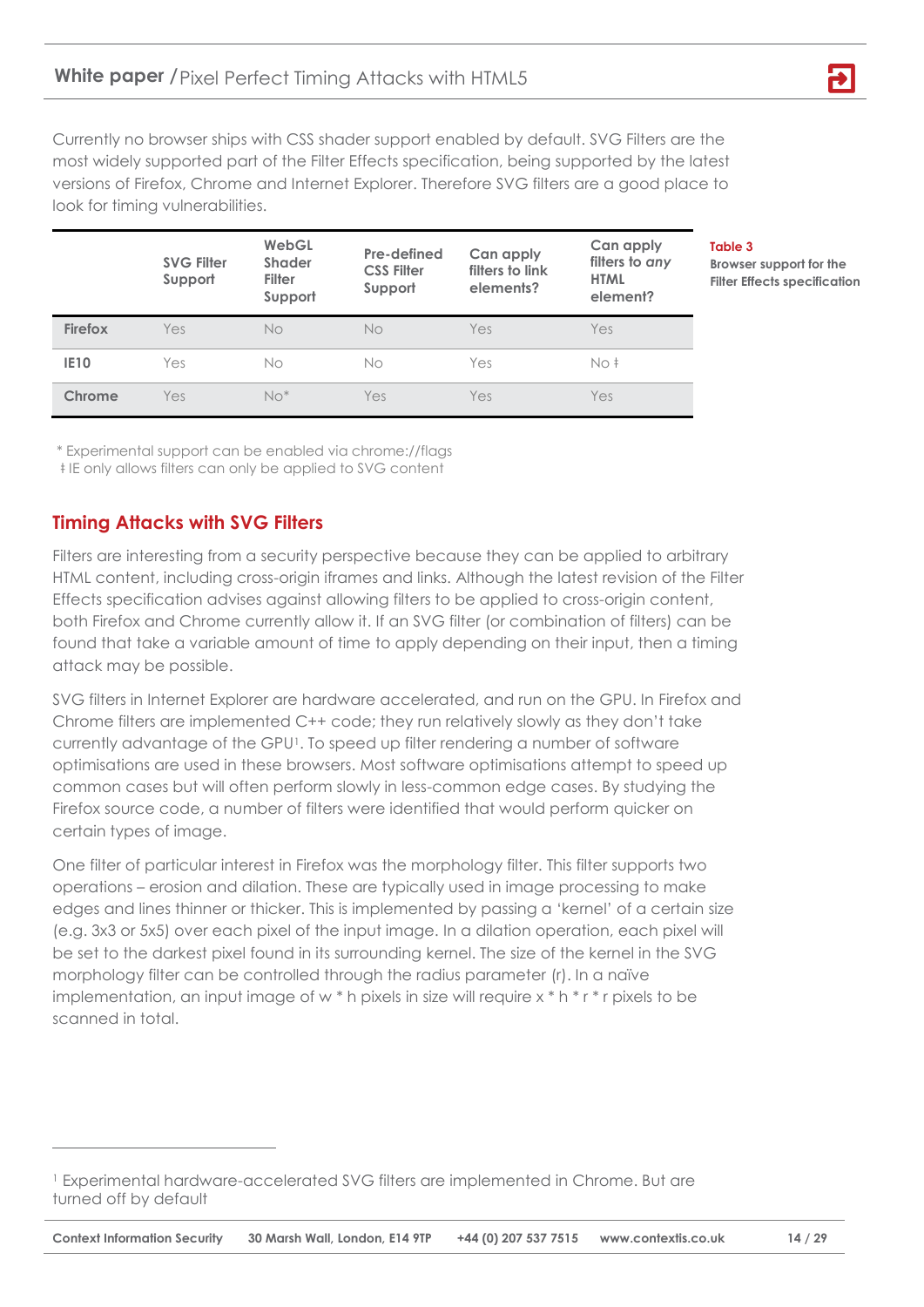



**Figure 16 - Applying a dilation morphology operation thickens lines** 

**Figure 15 - Applying a dilation with a 3x3 kernel (radius 3)**

However, the Firefox code has an optimisation. As the kernel is moved over the input image from left to right, the algorithm remembers the location of the darkest pixel (*D*). As long as *D* remains within the kernel, only the rightmost column of pixels in the kernel need to be scanned for darker pixels - a total of r pixels. If a pixel is found that is equal to or darker than *D* then *D* is updated to the location of that pixel. Once the kernel moves beyond *D*, the entire r \* r kernel must be scanned again.

This algorithm will perform quickest on an image of uniform colour, since *D* will always be updated to be on the right hand side of the kernel, and the whole kernel will never need to be scanned in full. This means that in the best possible case, only w \* h \* r pixels will need to be scanned in total. For example, if an erosion filter with a radius of 15 is applied to an image 320x240 in size, then the best case is 1,152,000 comparisons. The worst possible case would be an image where the darkest pixel was always on the leftmost column of the kernel (e.g. a gradient). In this case, 17,280,000 comparisons would be needed in total - 15 times slower.

The diagram to the right shows how the optimised algorithm works.



Start - scan entire kernel for darkest pixel Darkest pixel is at (3.3)



Darkest pixel still within kernel Only need to scan rightmost column of kernel



Darkest pixel still within kernel Only need to scan rightmost column of kernel



Pixel at (3,3) now outside kernel Must rescan whole kernel to find new darkest pixel Darkest pixel is now at (4,1)

**Figure 17 - The optimised morphology algorithm in Firefox**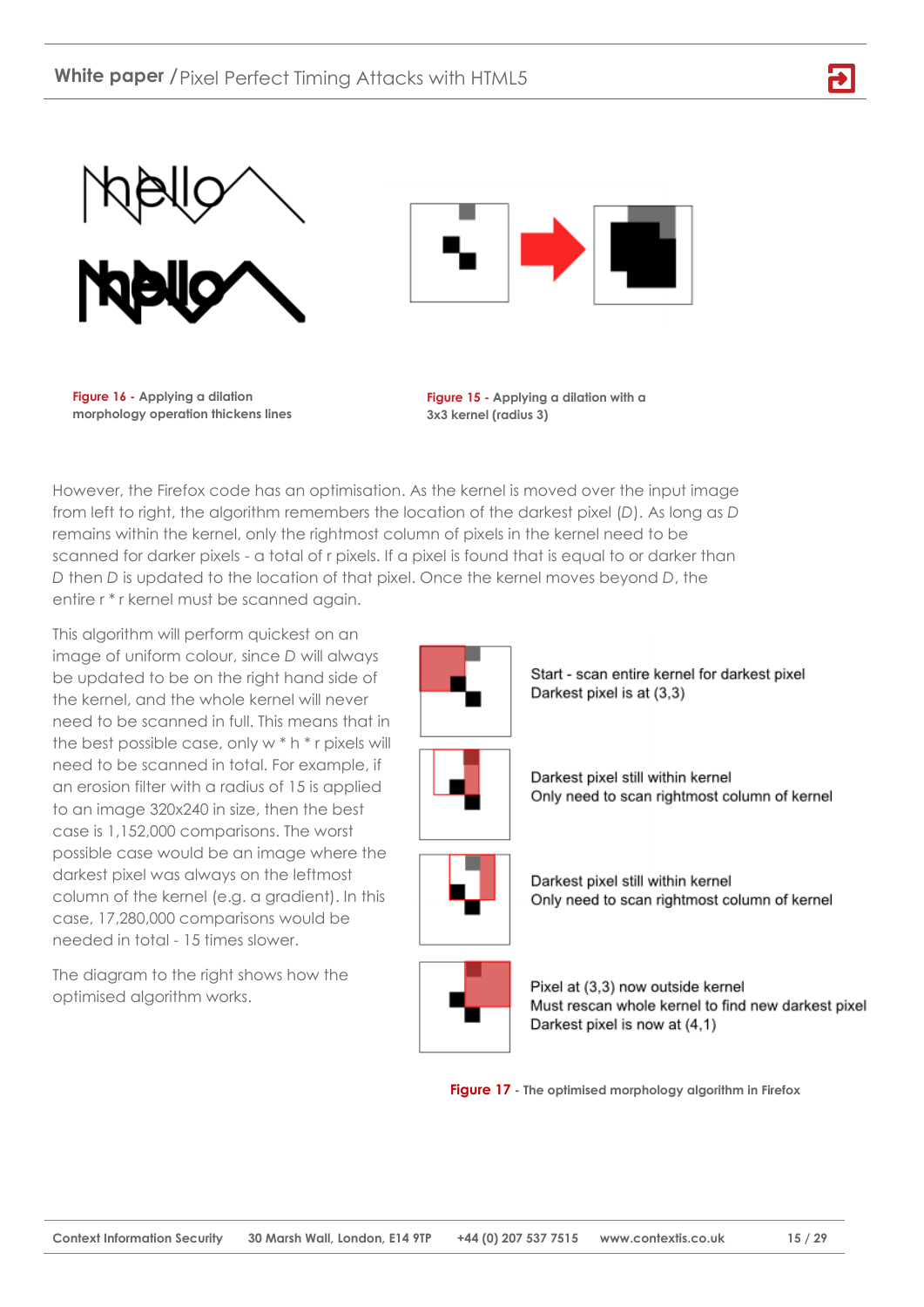# <span id="page-15-0"></span>**Timing the speed of SVG filters**

To test the performance of SVG filters in a web browser, requestAnimationFrame can again be used. The following code shows how a simple test harness can be set up to time how long a filter takes to apply to an image:

```
<style>.f { filter: url(#morphology) } </style>
<img src="input.png" id="e">
<svg>
   <filter id="morphology">
     <feMorphology operator="erode" radius="30">
   </filter>
\langle/svg>
<script>
var element= document.getElementById('e');
var count = 10;
var times = [ ];
var lastTime = 0;
loop(t) {
      var diff = lastTime - t;
      lastTime = t;if (element.classList.contains('f'))
             times.push(diff);
      element.classList.toggle('f');
      if (count--)
            requestAnimationFrame(loop);
}
requestAnimationFrame(loop);
</script>
```
**Figure 18**

**Timing the performance of an SVG filter**

The above code works by repeatedly toggling the SVG filter on and off in each frame of animation. Each time the filter is turned on, the duration of that frame is recorded. After 10 frames, 5 timings of the filter code will have been recorded. An average can then be calculated.

To compare the performance of the morphology filter, two different input images were provided and then timed with the above code – an image of random noise and an image of flat colour.

By experimenting with the filter parameters and different sized input images a timing difference of over 89ms between the two images was achieved – an average of 35ms for the black image and 124ms for the noisy image. feMorphology filter in Chrome was also found to have timing differences, though to a lesser extent. Now that this variable timing has been established, the next step is to use this in some useful way in a timing attack.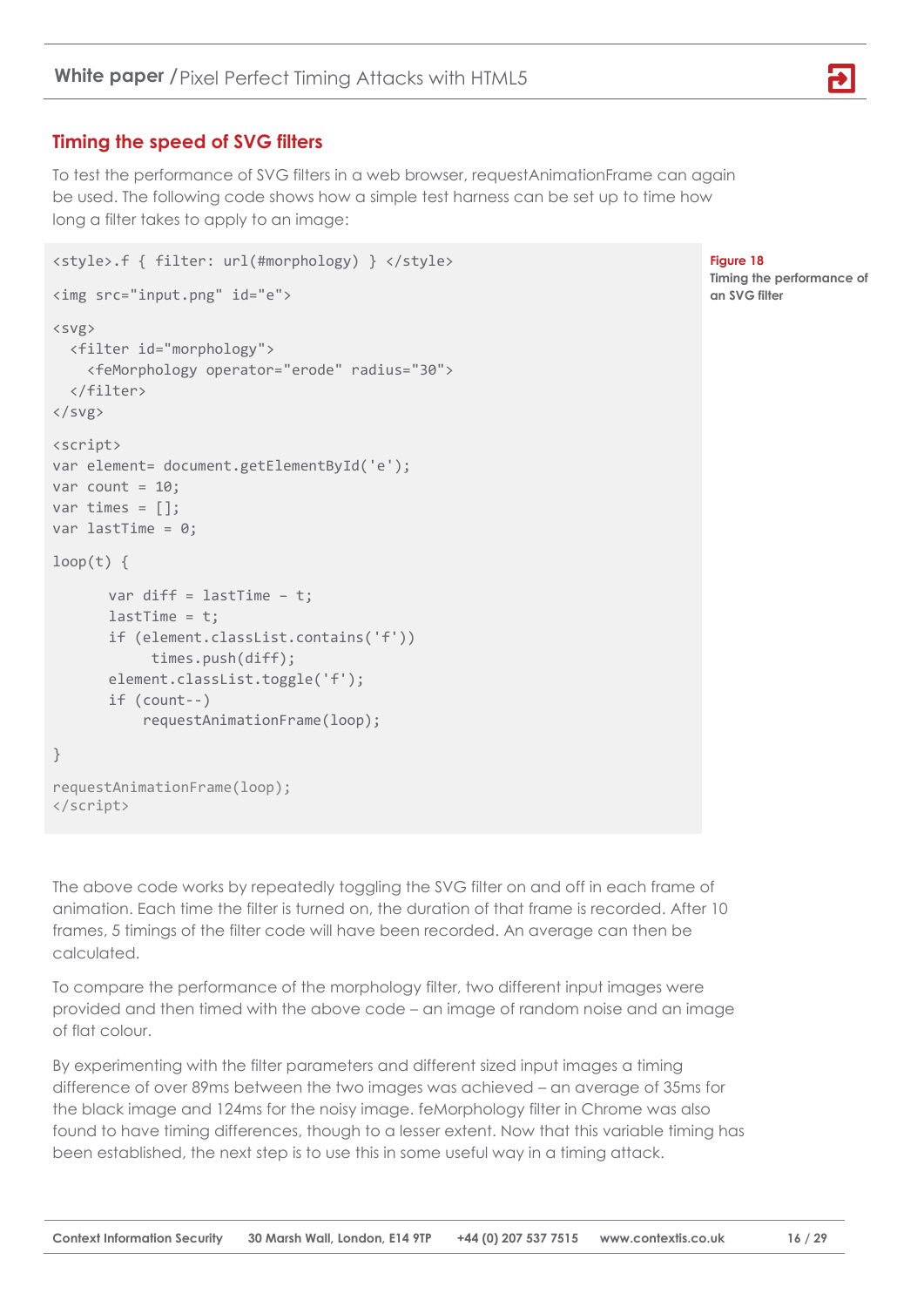



### <span id="page-16-0"></span>**History Sniffing with SVG Filters**

The example above shows how a noisy image takes longer to filter than a flat image. If we could make a link element appear as a black square if it is unvisited, and a noisy square if it is visited, then we could use the morphology filter to tell the difference. Unfortunately, due to the restrictions on what styles can be applied to visited links, only a few CSS properties can be changed using the :visited selector, including color and background-color. However, we can use the following CSS to make a link element appear as either a black square or a white square:

```
<style>
a { width: 100px; height: 100px; background-color: black }
a:visited { background-color: white }
</style>
<a href="http://www.google.com"> </a>
<a href="http://notvisited.asd"> </a>
```
#### **Figure 20**

**Making links appear as black or white squares**

Since visited and unvisited links now differ only in colour, the morphology filter will take the same amount of time on both inputs. However, SVG filters can help us to overcome this. The following SVG filter multiplies the source image with an image of random noise, using the felmage and feComposite filter primitives. An erosion filter is then applied to the resulting image. The feComposite filter takes each pixel in the input image and multiplies its value with the corresponding pixel of the noise image. If the input is black (i.e. 0) the output image will also be black. If the input image is white, the result will be the noisy image.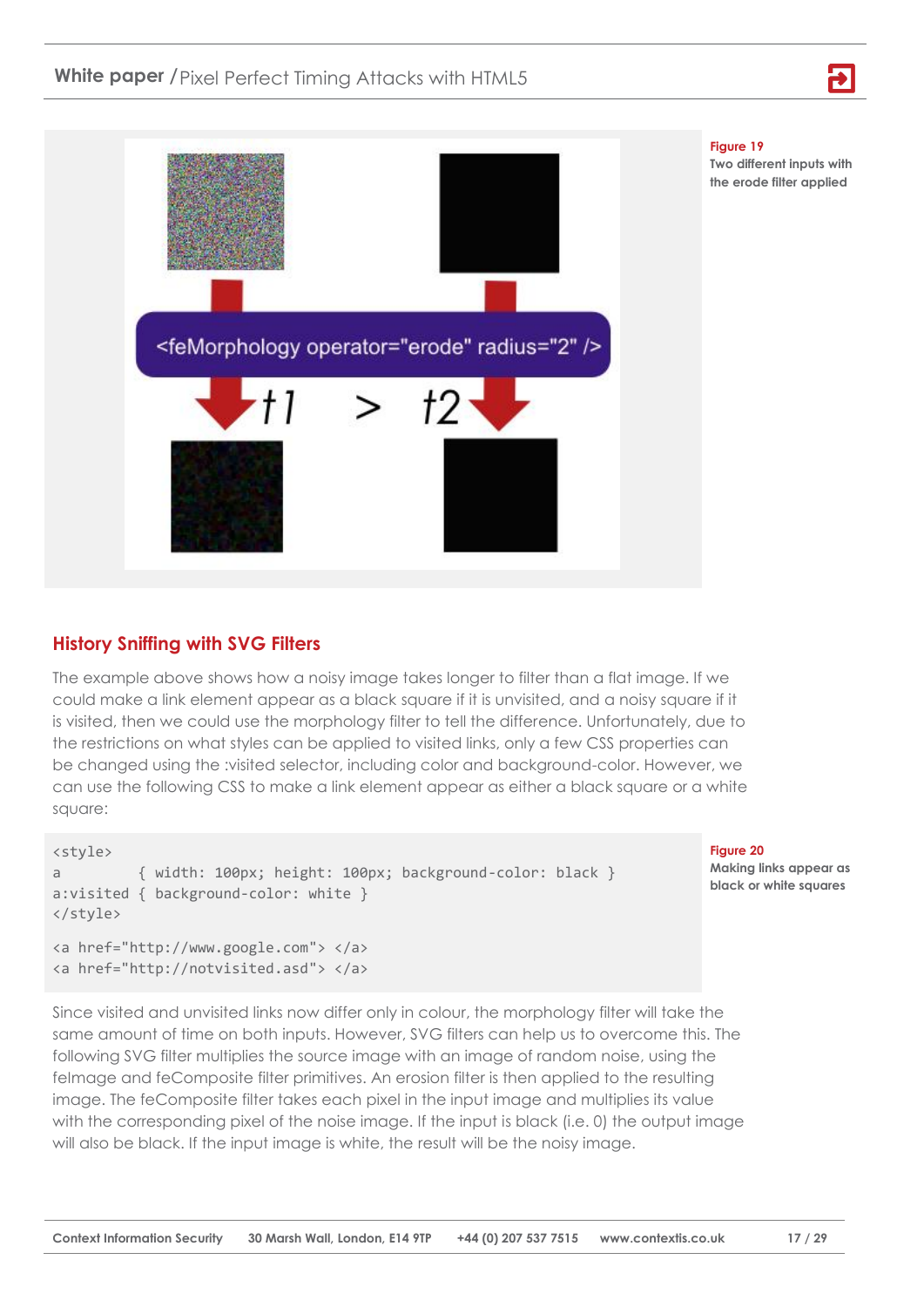## **White paper /** Pixel Perfect Timing Attacks with HTML5



**Figure 21 A timing attack filter using feMorphology**

There are three parameters to this filter that can be adjusted to affect its timing – the erode radius, the value of the filterRes parameter and the size of the input the filter is applied to. The filterRes property can be applied to any SVG filter and sets the resolution at which the filter is applied to the input – the larger the value, the longer the filter will take to compute.









The timing filter can now be used to tell if a link is visited. To do this, the following method can be used to perform a history sniffing attack.

#### **Method 5 – SVG filter history sniffing timing attack**

- Apply the filter to a known visited link  $N_{\text{calib}}$  times, and calculate the average time  $T_{\text{pos}}$
- Apply the filter to a known unvisited link N<sub>calib</sub> times, and calculate average time T<sub>neg</sub>
- Apply the filter to an unknown link  $L_1$ , Ntest times, and calculate the average time  $T_1$
- If T1 is closer to  $T_{\text{pos}}$  than  $T_{\text{neg}}$  then the link is visited
- Repeat for all links to be tested  $-$  T<sub>2</sub>, T<sub>3</sub> ...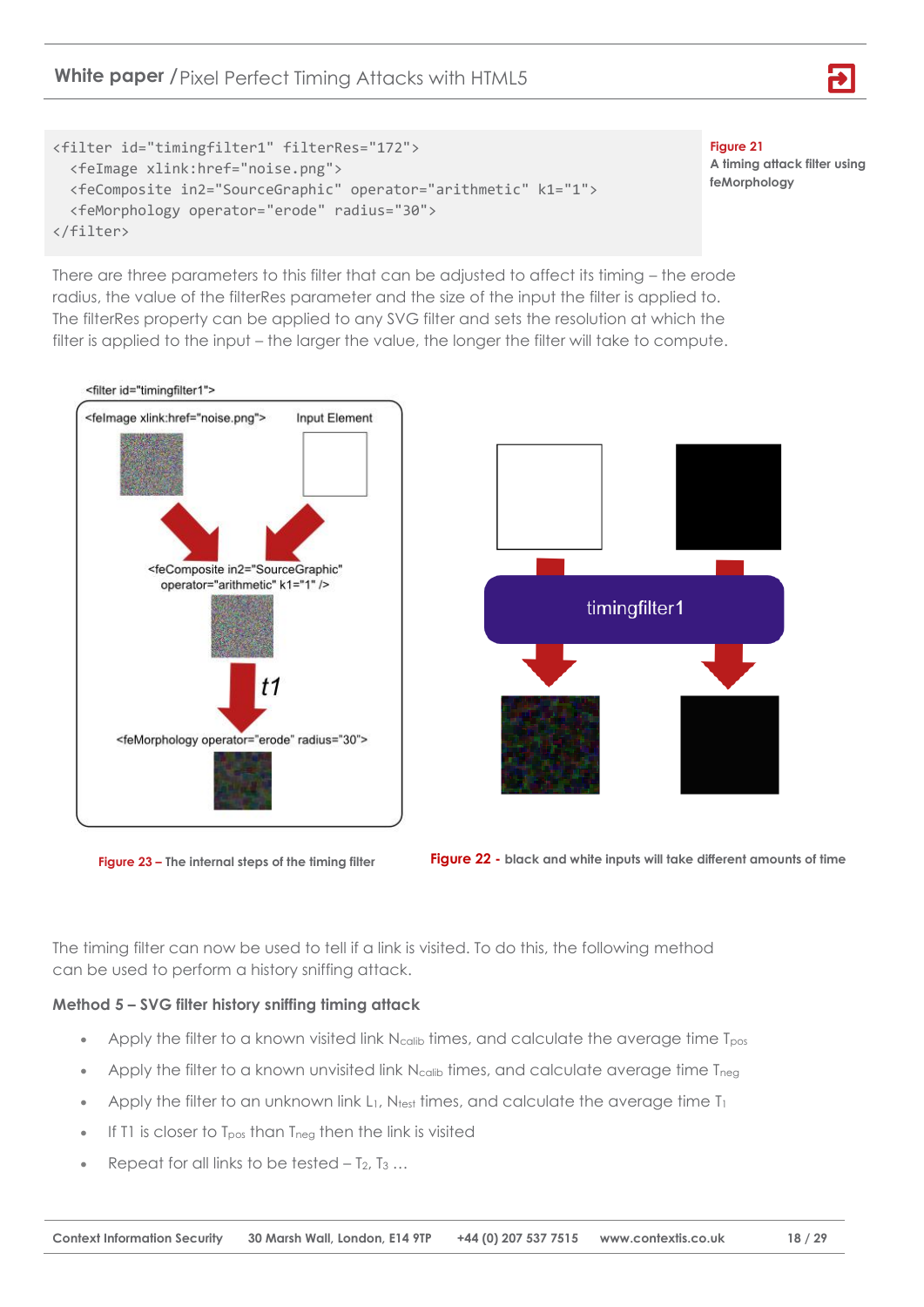The first two steps are calibration steps.  $N_{\text{calib}}$  can be set to something like 10. Once calibration has been completed, then  $N_{test}$  can be set to a lower number (e.g. 2 or 3). A lower number for Ntest will speed up the sniffing attack at the cost of accuracy – the lower the number tests, the higher the number of false positives or negatives will be.

When developing a history sniffing proof of concept using SVG filters, it was found that the timing was being affected by the link repainting behaviour described in the first part of this paper. Each time the filter was applied and removed Firefox would perform a lookup of the link URL and restyle the link if it was visited. This caused the filter to be repainted more often than expected, meaning that the timings were not accurate.

To overcome this, a custom Firefox CSS property called -moz-element was used [18]. -mozeelment allows a 'snapshot' of an HTML element on a page to be used as the background image for another element on the web page. Essentially, one element can copy the appearance of another, but not its behaviour. -moz-element can be used to 'reflect' the appearance of the original link. The SVG filter can then be applied to this reflection, preventing Firefox from redrawing the original link element and also preventing any URL lookups that may affect the timing of the filter2.

```
<style>
a { background-color: black; width: 100px; height: 100px }
a:visited { background-color: white }
#reflect { background: -moz-element(#link); width: 100px; height: 100px; }
</style>
<a id="link" href="http://www.google.com"> </a>
<div id="reflect"></div>
```
#### **Figure 24**

**Using -moz-element to reflect another element**

# <span id="page-18-0"></span>**Reading Pixels**

 $\overline{a}$ 

Now that SVG filters can be used to distinguish a black square from a white square, could this technique be used to read arbitrary pixel values – for example pixels from a cross-origin iframe? In theory, a malicious website could load a site that the user is logged into in an iframe. It could then use the feMorphology timing attack to read one pixel at a time from the iframe, building up an entire image of it. There are, however, a number of obstacles to this:

- Most websites don't just have black and white pixels.
- Filtering a single pixel probably won't be slow enough to time we want a square of around 100x100 to apply the filter to.

The first obstacle can be solved by applying an SVG filter to the iframe to perform a 'threshold' operation, converting the iframe to monochrome. The following code shows an SVG filter that will perform a threshold operation, making all pixels either white or black.

<sup>&</sup>lt;sup>2</sup> Chrome does not support -moz-element, however it does support the SVG <pattern> element which does essentially the same thing for SVG content.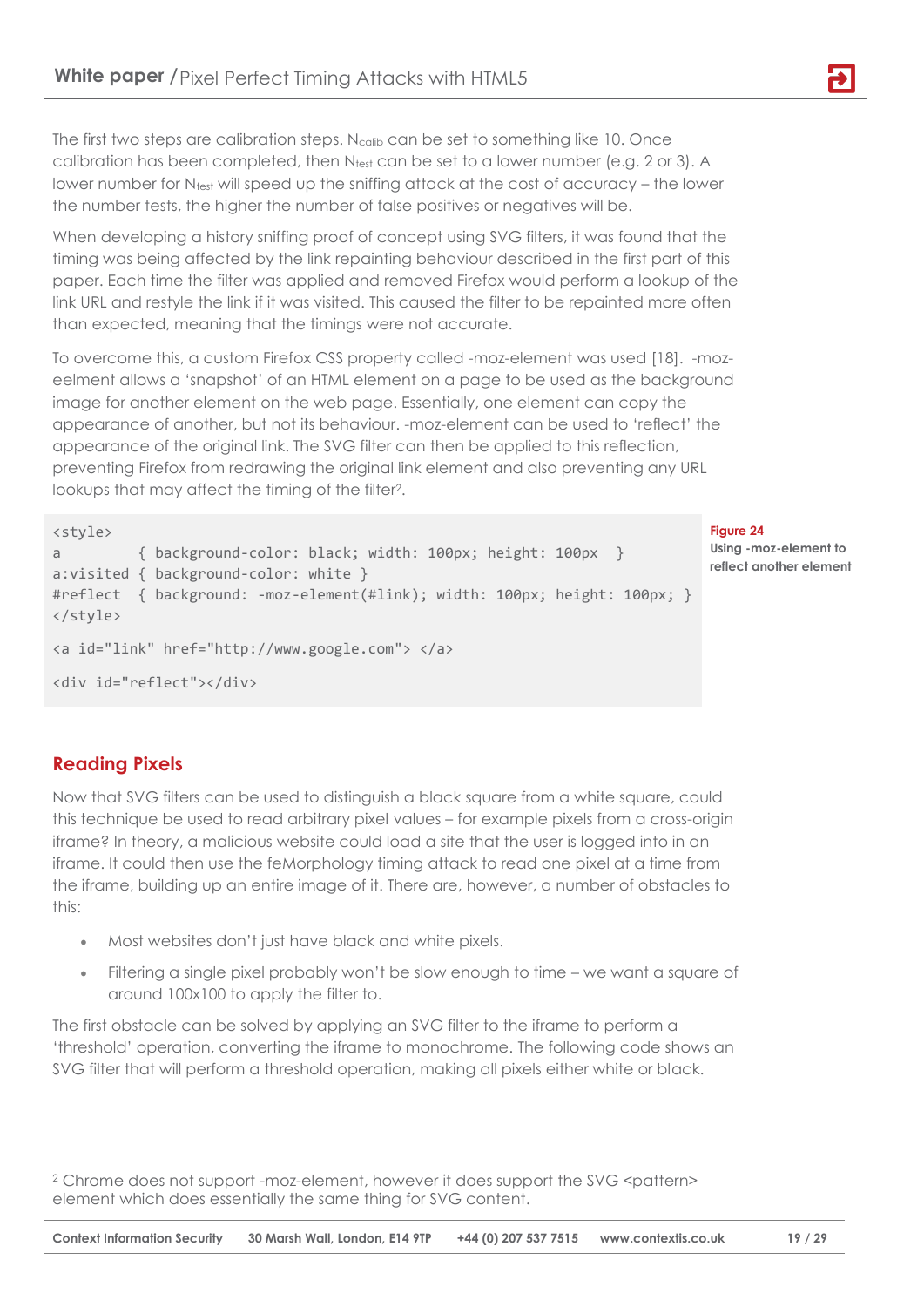**White paper /** Pixel Perfect Timing Attacks with HTML5



**Figure 25 Threshold SVG filter**

```
<filter id="threshold" color-interpolation-filters="sRGB">
   <feColorMatrix type="matrix" 
     values="0.333 0.333 0.333 0 -.16
             0.333 0.333 0.333 0 -.16
             0.333 0.333 0.333 0 -.16
             0 0 0 0 1" />
   <feComponentTransfer>
     <feFuncR type="discrete" tableValues="1 0" />
     <feFuncG type="discrete" tableValues="1 0" />
     <feFuncB type="discrete" tableValues="1 0" />
   </feCompnentTransfer>
</filter>
```
To enlarge pixels from the iframe, CSS transforms can be used. Normally when transforms are used to scale up an image, the resulting image is smoothed to prevent pixellation. However, pixels are exactly what is needed – the input to the timing filter must be either a black or white square. Fortunately, another CSS property helps here - image-rendering [19] allows a web page to select the scaling algorithm used for on elements. Specifying image-rendering: crisp-edges instructs the browser to turn off any smooth scaling algorithms.

```
<style>
#f { border: none }
#zoom { 
  background: -moz-element(#f);
  transform: scale(8);
  transform-origin: 0 0;
   image-rendering: -moz-crisp-edges;
}
</style>
<iframe src="http://example.org" id="f"></iframe>
<div id="zoom"></div>
```
**Figure 26**

**Enlarging pixels in an iframe**

These techniques, combined with the feMorphology filter timing attack allow a webpage in Firefox to read pixels from an iframe. The following method can be used:

#### **Method 6 – Reading pixels from an iframe**

- Apply the filter to a known white pixel  $N_{\text{calib}}$  times, and calculate average time  $T_{\text{white}}$
- Apply the filter to a known black pixel  $N_{\text{calib}}$  times, and calculate average time  $T_{\text{black}}$
- Load target site into an iframe
- Apply the threshold SVG filter
- Crop the iframe to the first pixel to be read and enlarge 100x
- Apply the filter to the pixel, Ntest times, and calculate the average time T<sub>1</sub>
- Calculate the colour of the pixel by comparing  $T_1$  to  $T_{black}$  and  $T_{white}$
- Repeat for each pixel in the desired area of the iframe to build up the stolen image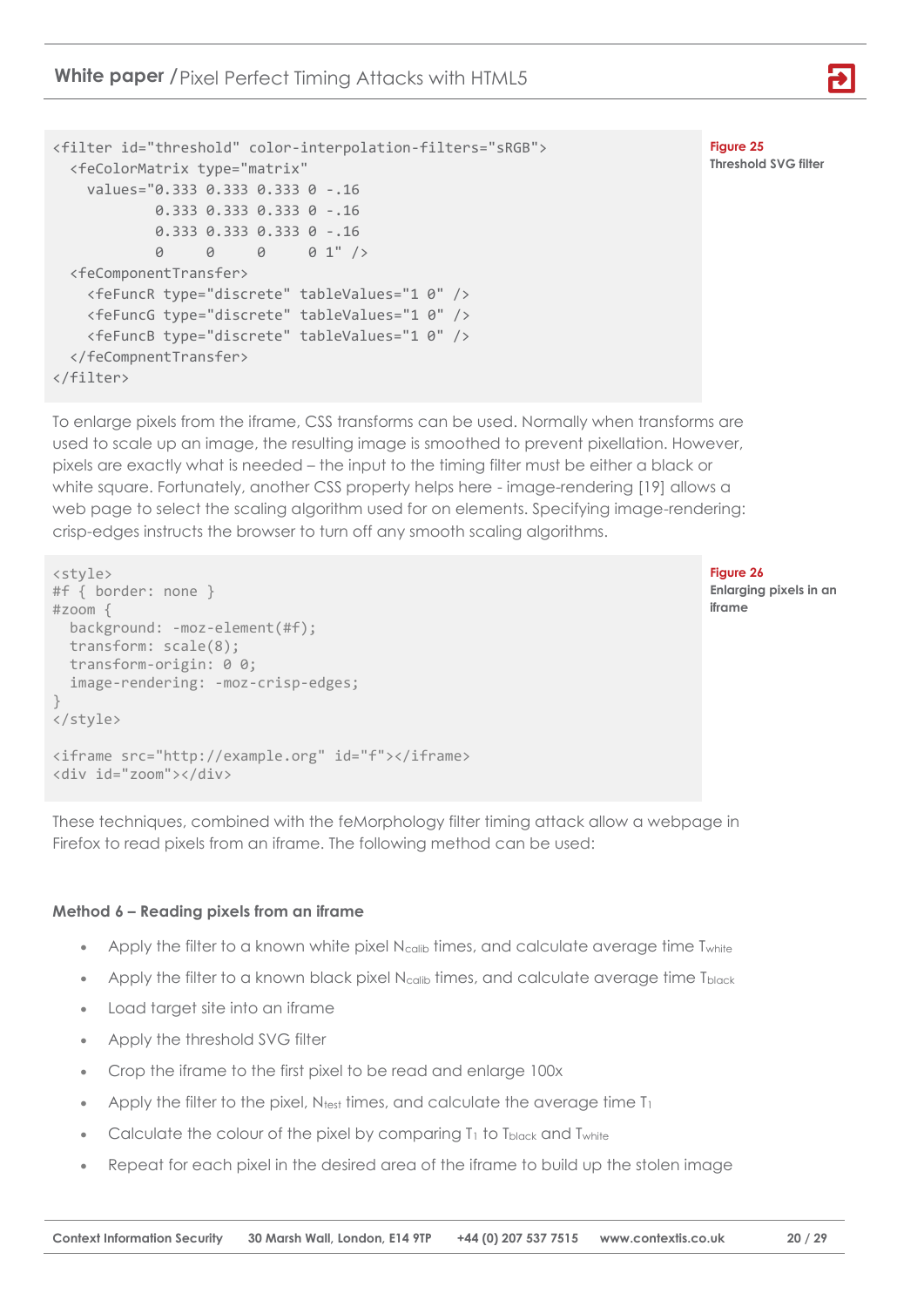

#### **Figure 27**

**Top left: Original iframe Top right: Iframe enlarged 8x Bottom left: Threshold applied Bottom right: A single enlarged pixel from the iframe**

The -moz-element reflection method is again required for the timing to be accurate. Applying the filter directly to the iframe results in the contents of the iframe being redrawn before the filter is applied, which can give inaccurate results. Using -moz-element to make a visual copy of the iframe, means that the filter is only applied to a static bitmap, preventing any additional rendering from taking place.

Shown below is the resulting image that was built up by reading pixels from a cross-domain iframe using this technique. The image was built up in around 60 seconds. A few pixels have been read incorrectly but most are correct.



**Figure 28**

**Resulting image that was read using the timing attack**

# <span id="page-20-0"></span>**Reading Text with Pixel Perfect OCR**

Building up a picture of an iframe makes for an interesting demo, but it is relatively slow. The example above required hundreds of pixel to be read, and only created an image of a few characters of text. Furthermore, an attacker isn't necessarily interested in stealing a picture. Most sensitive information that would be of interest to an attacker is textual – for example usernames or security tokens. Could an information-stealing technique be created that would recognise text and require fewer pixels to be read? In theory text could be read by only looking at a few pixels of each character, provided enough is known about the font used to display the text.

It is possible to construct a text-recognising algorithm that can efficiently steal data from cross-origin iframes, if a few constraints are applied:

The font face and size of the text to be read must be known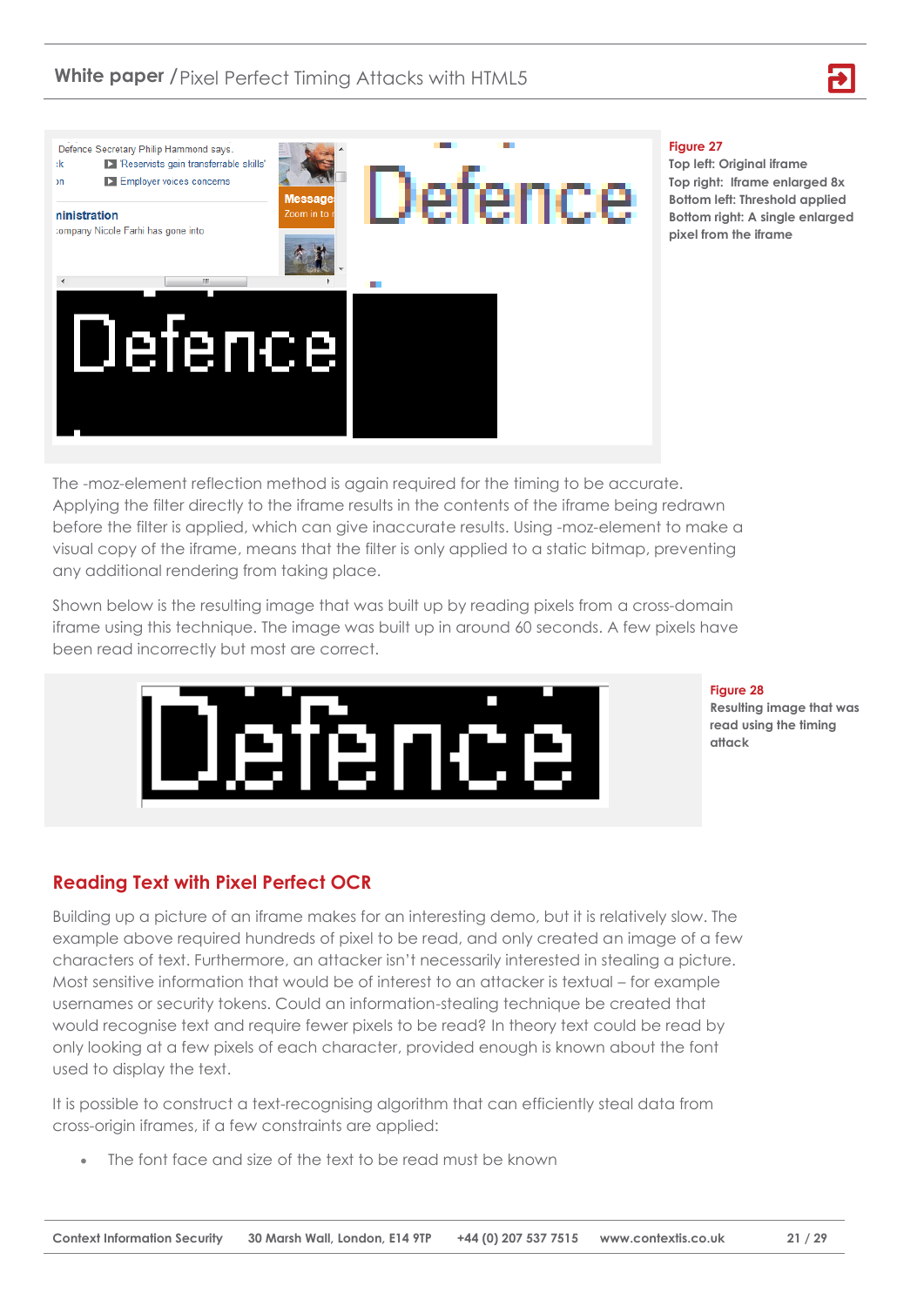- The location of the text on the page must be known (e.g. the location of username or email address on a profile page)
- The set characters to be recognised must be limited and known (e.g. is the data to be read numeric, hexadecimal or alphabetic)

A good example of text that is a known font and size is the view-source view in Firefox. A quirk in Firefox allows the source code of a web page to be loaded in an iframe instead of the page itself. It is also possible to automatically scroll to a given line number in the source code, by specifying it in the URL hash:



On Windows, the default font for view source in Firefox is 13px Courier. By analysing this font, an algorithm could determine which pixels must be read in order to recognise a character.

We created a JavaScript-based algorithm to analyse a character set and determine which pixels differentiate each character. The algorithm starts with a given character set in the target font, with the threshold filter applied. In the example below, the character set is lower case hex:

# 0123456789abcdef

#### **Figure 31**

**Figure 29**

**The target character set, in the default font used by Firefox in view-source on Windows 7. The same threshold filter has been applied to match how the characters are read in the timing attack.**

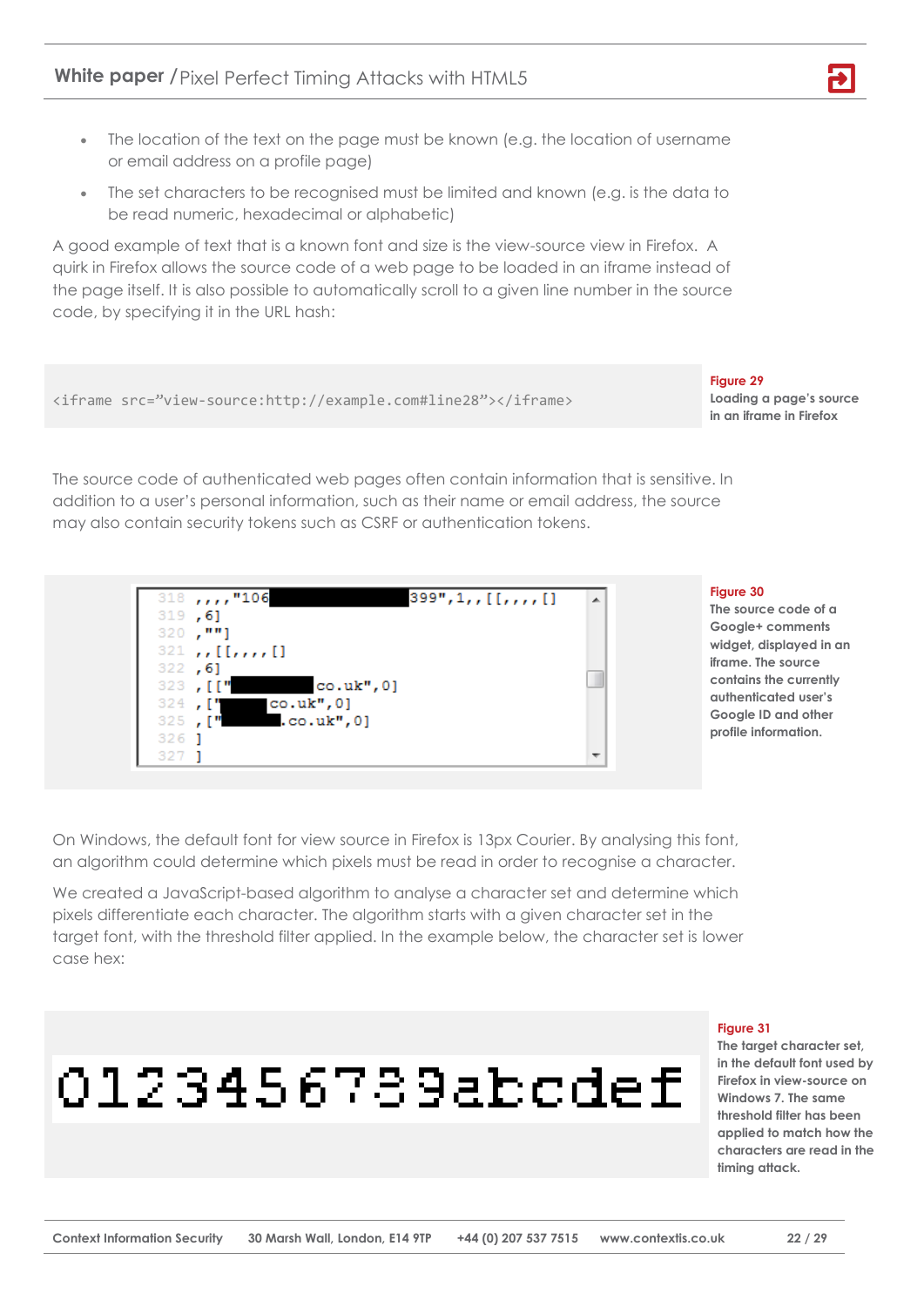Next, the algorithm builds up a heat map by stacking the characters on top of each other, counting how many characters use each pixel. In the image below, the red pixels are those used by exactly half of the characters. The highlighted red pixel in the first heat map is used only by characters 4, 7, a, b, c, d, e and f. The second heat map shows the accumulation of those characters and again highlights a pixel that can be read to halve the search space. The algorithm builds up a binary search tree that allows a set of 16 characters to be recognised by reading only 4 unique pixels for each character.



#### **Figure 32**

**Character heat maps for 13px Courier.**

**The first heat map shows all 16 characters combined. The red pixels are those that are set by exactly half of the characters.** 

**The last heat map shows a pixel that can be used to distinguish between characters 7 and f.**

In general a text from a character set of size N can be read by testing only log<sup>2</sup> N pixels for each character. For example a base 64 encoded token could be read by testing 6 pixels for each character.

A proof of concept using this OCR data stealing technique was constructed that could read around 1 hex character per second. Unlike the image reading technique where a few incorrectly read pixels can still give a usable result, the OCR technique requires each pixel read to be correct. If a single pixel is read incorrectly then the wrong path through the binary tree will be taken, resulting in an incorrect character being read. This can be prevented by taking several readings for each pixel, improving the accuracy of the read text.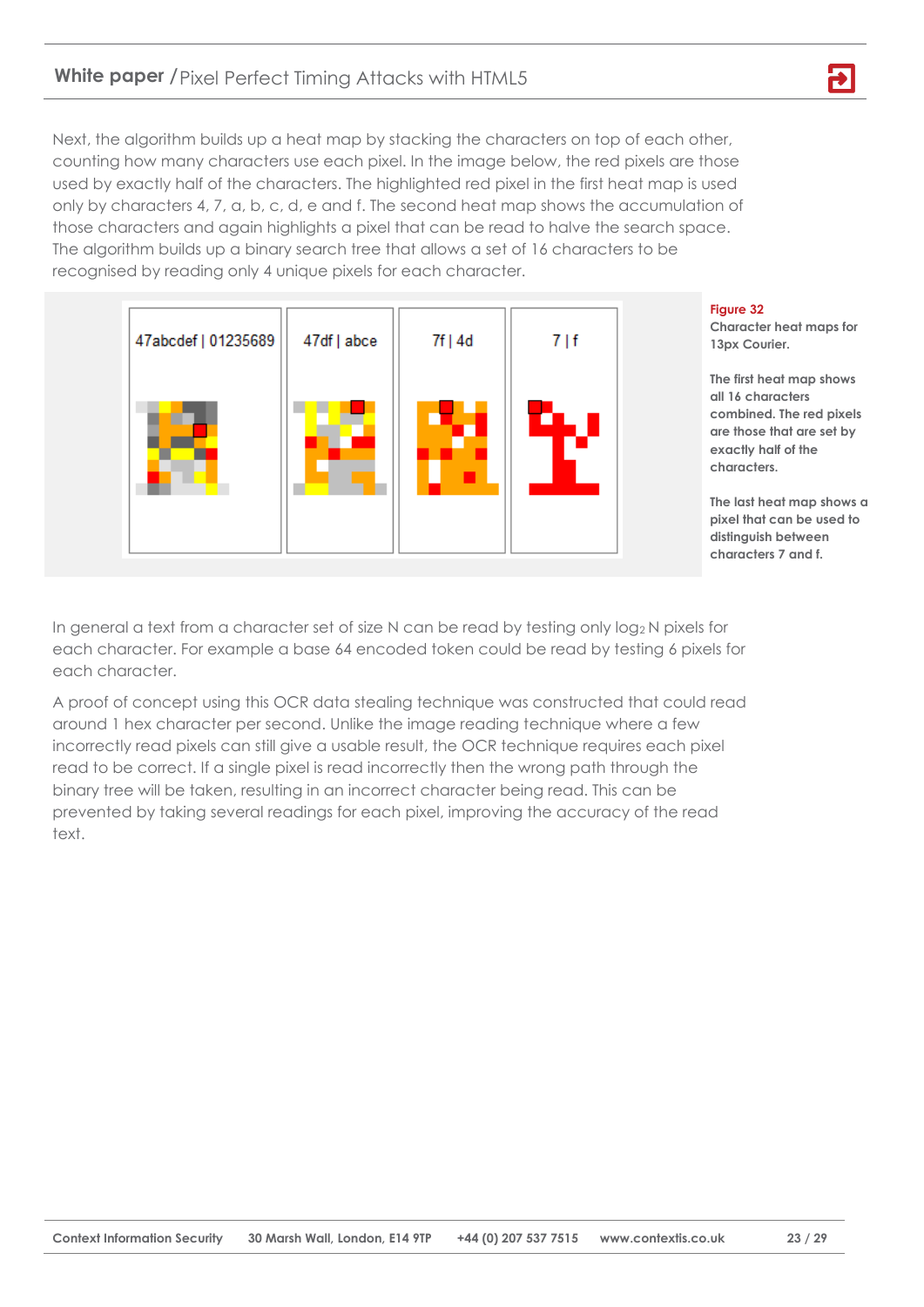# <span id="page-23-0"></span>**Conclusion**

This paper has demonstrated how a malicious website can use the timing of browser graphics operations to steal sensitive user data. Fortunately for users, timing attacks that are easily demonstrated in a controlled environment can prove tricky to implement reliably in the wild. However, this does not mean that browser vendors should not fix these holes. The basic techniques described in this paper will inevitably be improved upon to increase their speed, reliability and real-world usefulness.

Browser vendors have a difficult task in finding and preventing timing vulnerabilities. Such issues are not easy to identify from a code review perspective and may be found only through testing and experimentation. Fixing these timing holes can also have an effect on performance. Browser vendors are in a constant race to improve the speed of their browsers. The asynchronous URL lookups and filter optimisations that make these timing attacks possible were intended to increase browser performance. Fixing them could involve a trade-off between privacy and performance.

Website owners can protect themselves from the pixel reading attacks described in this paper by disallowing framing of their sites. This can be done by setting the following HTTP header:

X-Frame-Options: Deny

This header is primarily intended to prevent clickjacking attacks, but it is effective at mitigating any attack technique that involves a malicious site loading a victim site in an iframe. Any website that allows users to log in, or handles sensitive data should have this header set.

Firefox users who wish to protect themselves against the history sniffing attack can disable visited link styling. This can be done by following these steps:

- Type 'about:config' in the location bar and press enter
- Find the 'layout.css.visited\_links\_enabled' setting using the search bar
- Double click the setting to toggle it to false

Users of all browsers can also reduce the risk of history sniffing attacks by regularly clearing their history. This can be done by using the Ctrl-Shift-Del keyboard shortcut in Firefox, Chrome and Internet Explorer.

**Figure 33 Setting the X-Frame-Options header to prevent framing**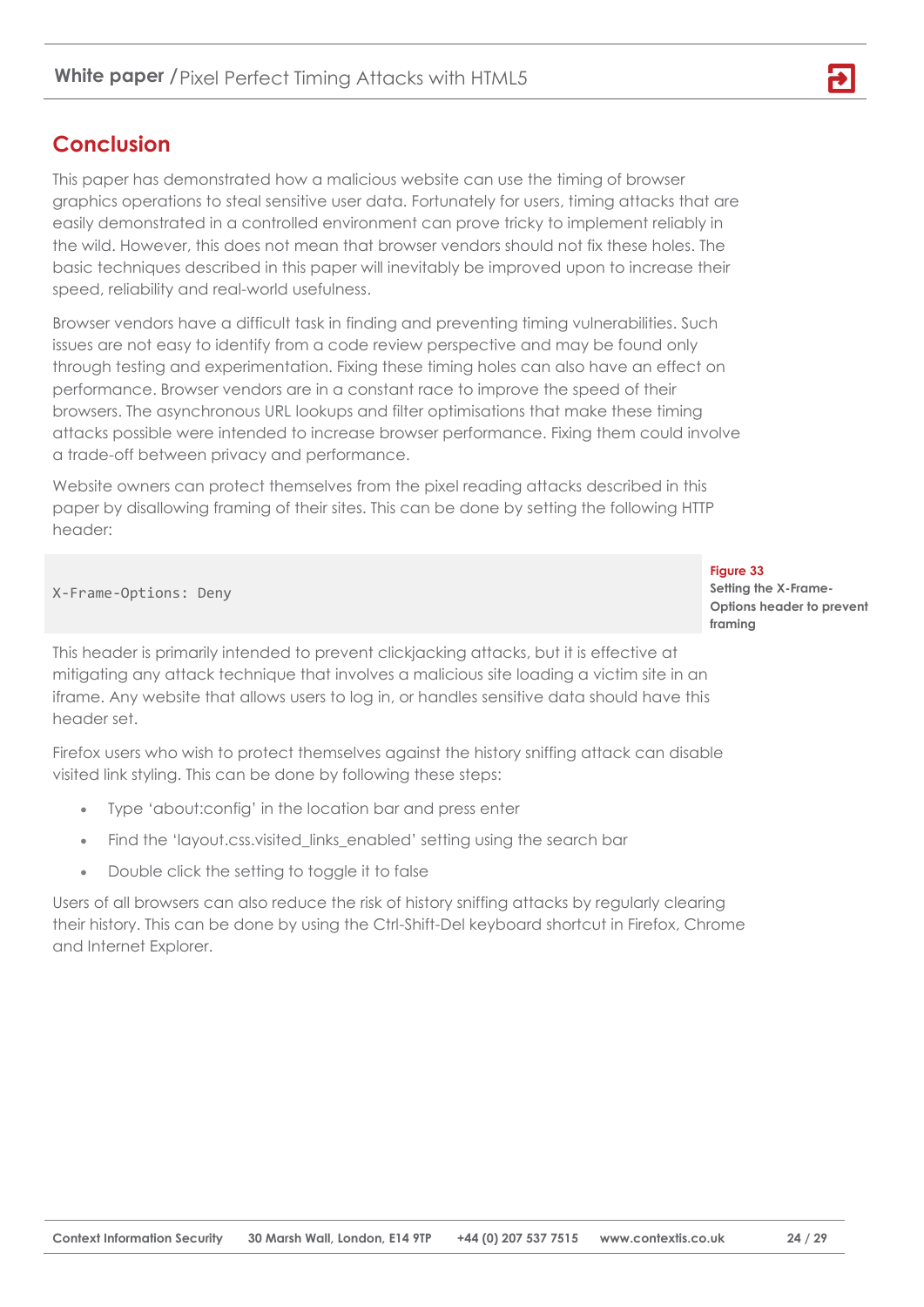# <span id="page-24-0"></span>**Security Bug Reports and Disclosure**

Context has reported all of the security related findings detailed in this paper to the relevant browser vendors. Our original SVG filter timing attack research was done against Firefox and was reported to Mozilla in December 2011.

All the other findings in this paper were researched in 2013 and were reported to vendors in June 2013.

Listed below are links to the bug reports for Chrome and Firefox. At the time of writing, these links are not public, though it is expected that they will be opened shortly:

Firefox 22 updated the feMorphology filter to remove the timing differences described in this paper. However, other filters may still be vulnerable.

#### **SVG Filter Timing Attack:**

- Firefox bug report: [https://bugzilla.mozilla.org/show\\_bug.cgi?id=711043](https://bugzilla.mozilla.org/show_bug.cgi?id=711043)
- Mozilla advisory:<http://www.mozilla.org/security/announce/2013/mfsa2013-55.html>
- Chrome bug report: <https://code.google.com/p/chromium/issues/detail?id=251711>

#### **Link Repainting Attack:**

- Firefox bug report: [https://bugzilla.mozilla.org/show\\_bug.cgi?id=884270](https://bugzilla.mozilla.org/show_bug.cgi?id=884270)
- Chrome bug report:<https://code.google.com/p/chromium/issues/detail?id=252165>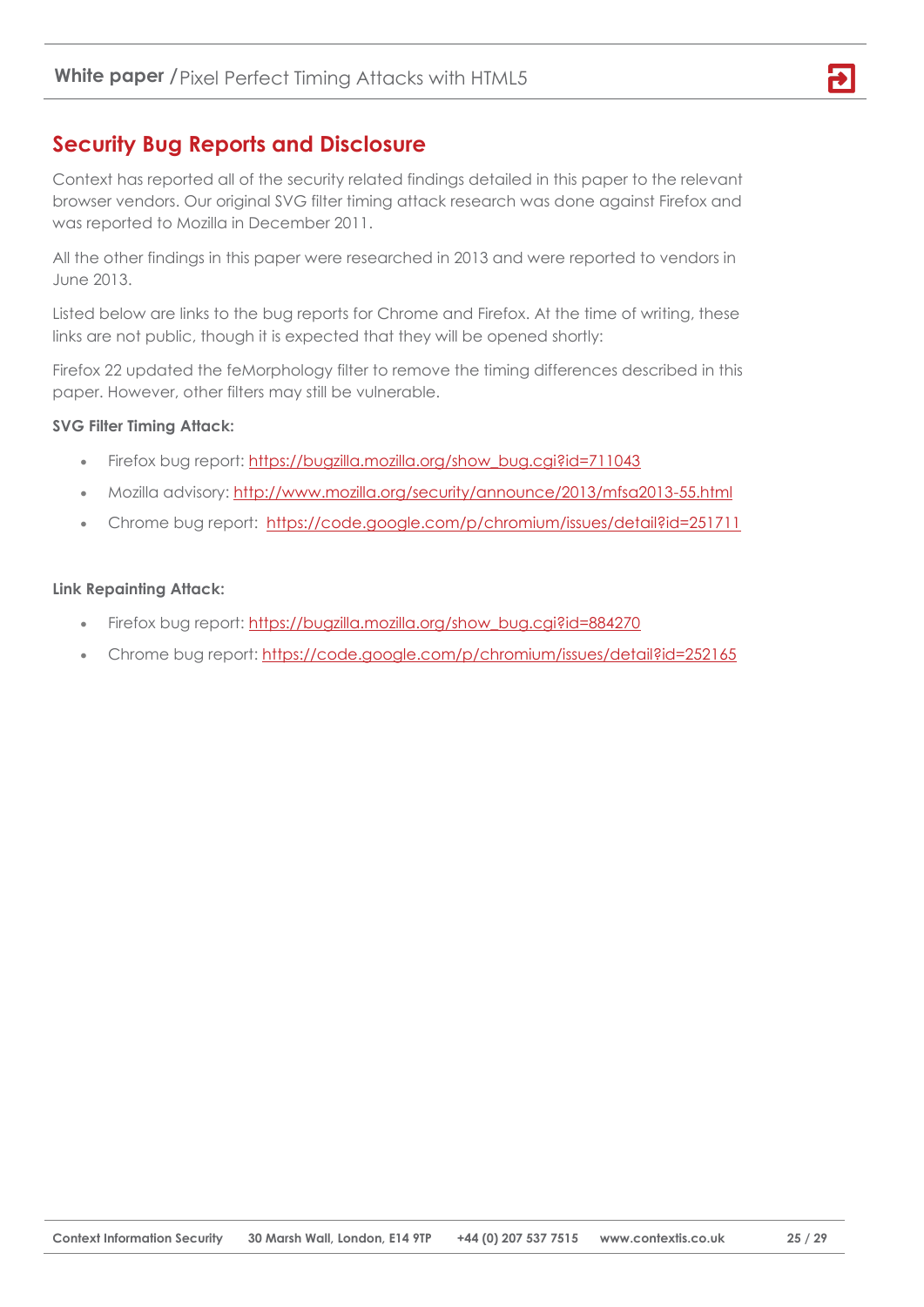# <span id="page-25-0"></span>**About Context**

Context Information Security is an independent security consultancy specialising in both technical security and information assurance services.

The company was founded in 1998. Its client base has grown steadily over the years, thanks in large part to personal recommendations from existing clients who value us as business partners. We believe our success is based on the value our clients place on our productagnostic, holistic approach; the way we work closely with them to develop a tailored service; and to the independence, integrity and technical skills of our consultants.

The company's client base now includes some of the most prestigious blue chip companies in the world, as well as government organisations.

The best security experts need to bring a broad portfolio of skills to the job, so Context has always sought to recruit staff with extensive business experience as well as technical expertise. Our aim is to provide effective and practical solutions, advice and support: when we report back to clients we always communicate our findings and recommendations in plain terms at a business level as well as in the form of an in-depth technical report.



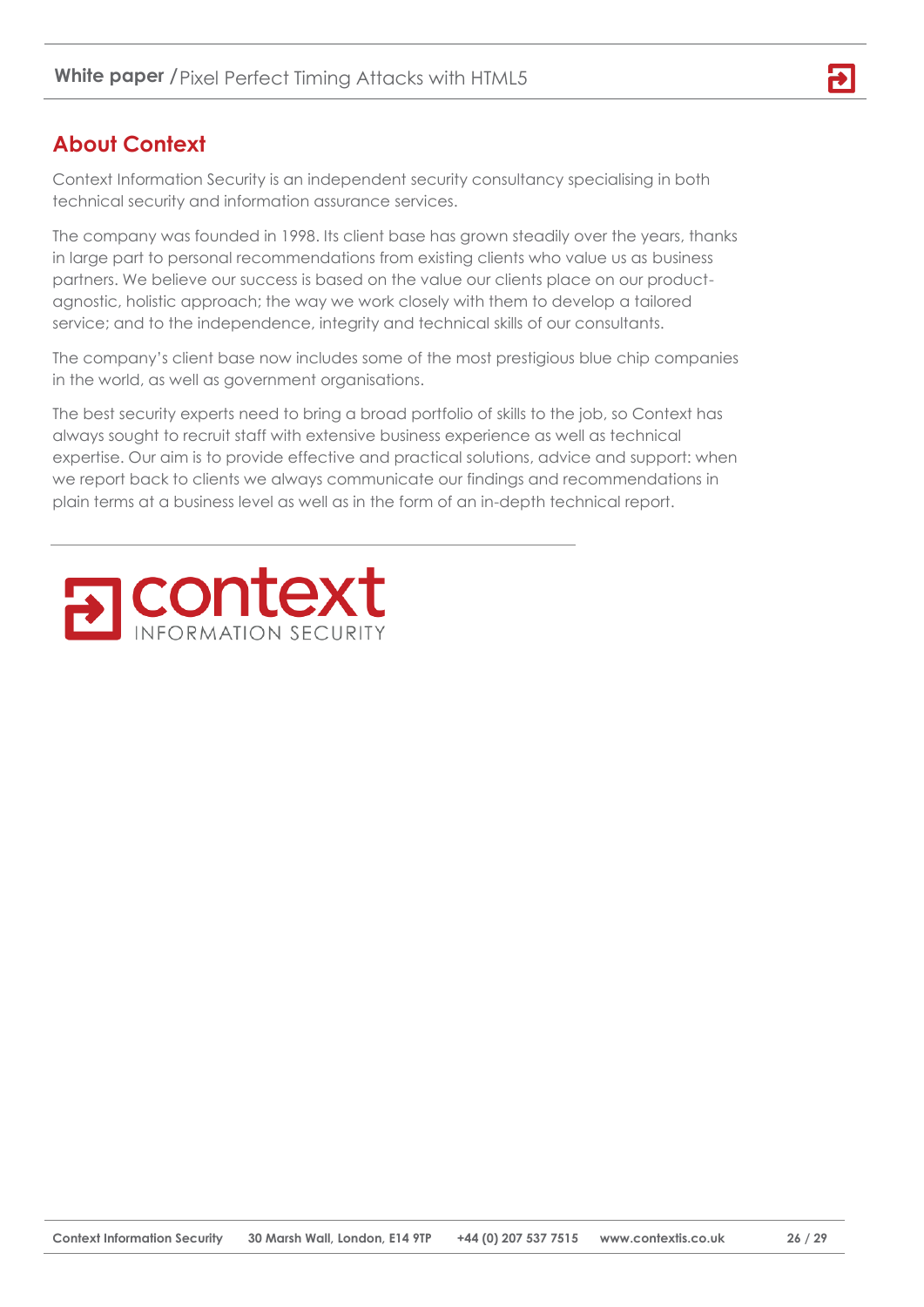

# <span id="page-26-0"></span>**Works Cited**

| $[1]$  | W3C, "Timing control for script-based animations," 2012. [Online].<br>Available: http://www.w3.org/TR/animation-timing/.                                                                                               |
|--------|------------------------------------------------------------------------------------------------------------------------------------------------------------------------------------------------------------------------|
| $[2]$  | S. Emrys, "CSS Fingerprint: preliminary data," 2010. [Online]. Available:<br>http://saizai.livejournal.com/960791.html.                                                                                                |
| $[3]$  | D. Jan, R. Jhala, S. Lerner and H. Shacham, "An empirical study of<br>privacy-violating information flows in JavaScript web applications," in<br>17th ACM Conference on Computer and Communications Security,<br>2010. |
| $[4]$  | D. Baron, "Preventing attacks on a user's history through CSS :visited<br>selectors," 2010. [Online]. Available: http://dbaron.org/mozilla/visited-<br>privacy.                                                        |
| $[5]$  | Z. Weinberg, E. Y. Chen, P. R. Jayaraman and C. Jackson, "I Still Know<br>What You Visited Last Summer," in 2011 IEEE Symposium on Security and<br>Privacy, 2011.                                                      |
| $[6]$  | M. Zalewski, "Some harmless, old-fashioned fun with CSS," 2013.<br>[Online]. Available: http://lcamtuf.blogspot.co.uk/2013/05/some-<br>harmless-old-fashioned-fun-with-css.html.                                       |
| $[7]$  | Mozilla, "MozAfterPaint," 2013. [Online]. Available:<br>https://developer.mozilla.org/en-<br>US/docs/Web/Reference/Events/MozAfterPaint.                                                                               |
| [8]    | "Bug 600025 - CSS timing attack on global history still possible with<br>MozAfterPaint," 2010. [Online]. Available:<br>https://bugzilla.mozilla.org/show_bug.cgi?id=600025.                                            |
| $[9]$  | Mozilla, "Bug 608030 - Disable MozAfterPaint for content by default,"<br>2010. [Online]. Available:<br>https://bugzilla.mozilla.org/show_bug.cgi?id=608030.                                                            |
| $[10]$ | W3C, "Text Shadows," [Online]. Available:<br>http://www.w3.org/Style/Examples/007/text-shadow.en.html.                                                                                                                 |
| $[11]$ | W3C, "CSS Transforms," 2012. [Online]. Available:<br>http://www.w3.org/TR/css3-transforms/.                                                                                                                            |
| $[12]$ | W3C, "Filter Effects 1.0," 2013. [Online]. Available:                                                                                                                                                                  |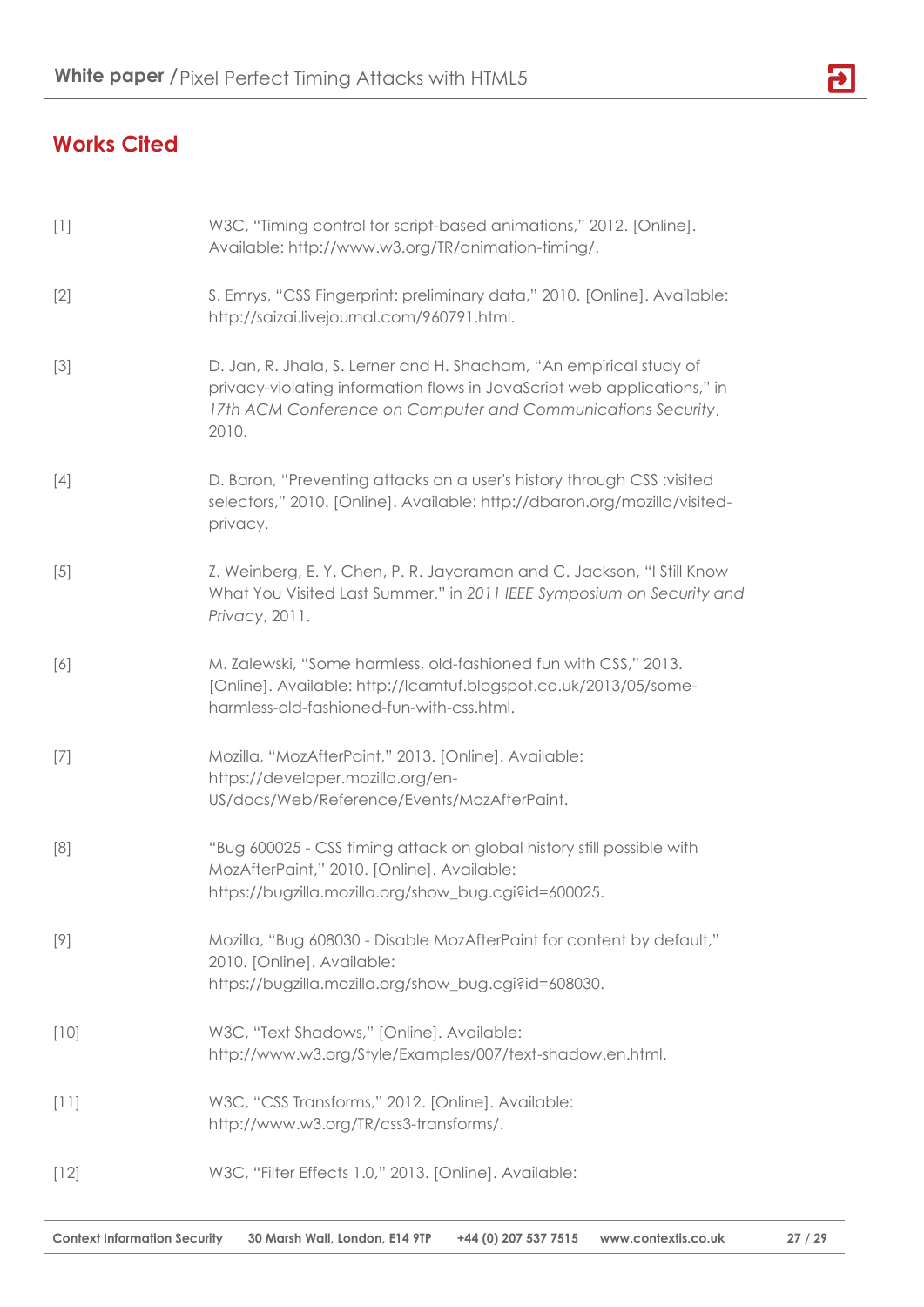# **White paper /** Pixel Perfect Timing Attacks with HTML5



http://www.w3.org/TR/2013/WD-filter-effects-20130523.

- [13] W3C, "SVG Filter Effects Specification," 2011. [Online]. Available: http://www.w3.org/TR/SVG/filters.html.
- [14] "SVG Wow!," 2011. [Online]. Available: http://svg-wow.org/.
- [15] Microsoft, "Hands On: SVG Filter Effects," 2012. [Online]. Available: http://ie.microsoft.com/testdrive/graphics/hands-on-css3/handson\_svg-filter-effects.htm.
- [16] Context Information Security, "WebGL A New Dimension for Browser Exploitation," 2011. [Online]. Available: http://www.contextis.co.uk/research/blog/webgl-new-dimensionbrowser-exploitation/.
- [17] R. Kotche, Y. Pei and P. Jumde, "Stealing cross-origin pixels: Timing attacks on CSS filters and shaders," 2013. [Online]. Available: http://www.robertkotcher.com/pdf/TimingAttacks.pdf.
- [18] P. Rouget, "Firefox 4: Drawing arbitrary elements as backgrounds with moz-element," 2010. [Online]. Available: http://hacks.mozilla.org/2010/08/mozelement/.
- [19] Mozilla, "Mozilla Developer Network image-rendering," [Online]. Available: https://developer.mozilla.org/en-US/docs/Web/CSS/imagerendering.